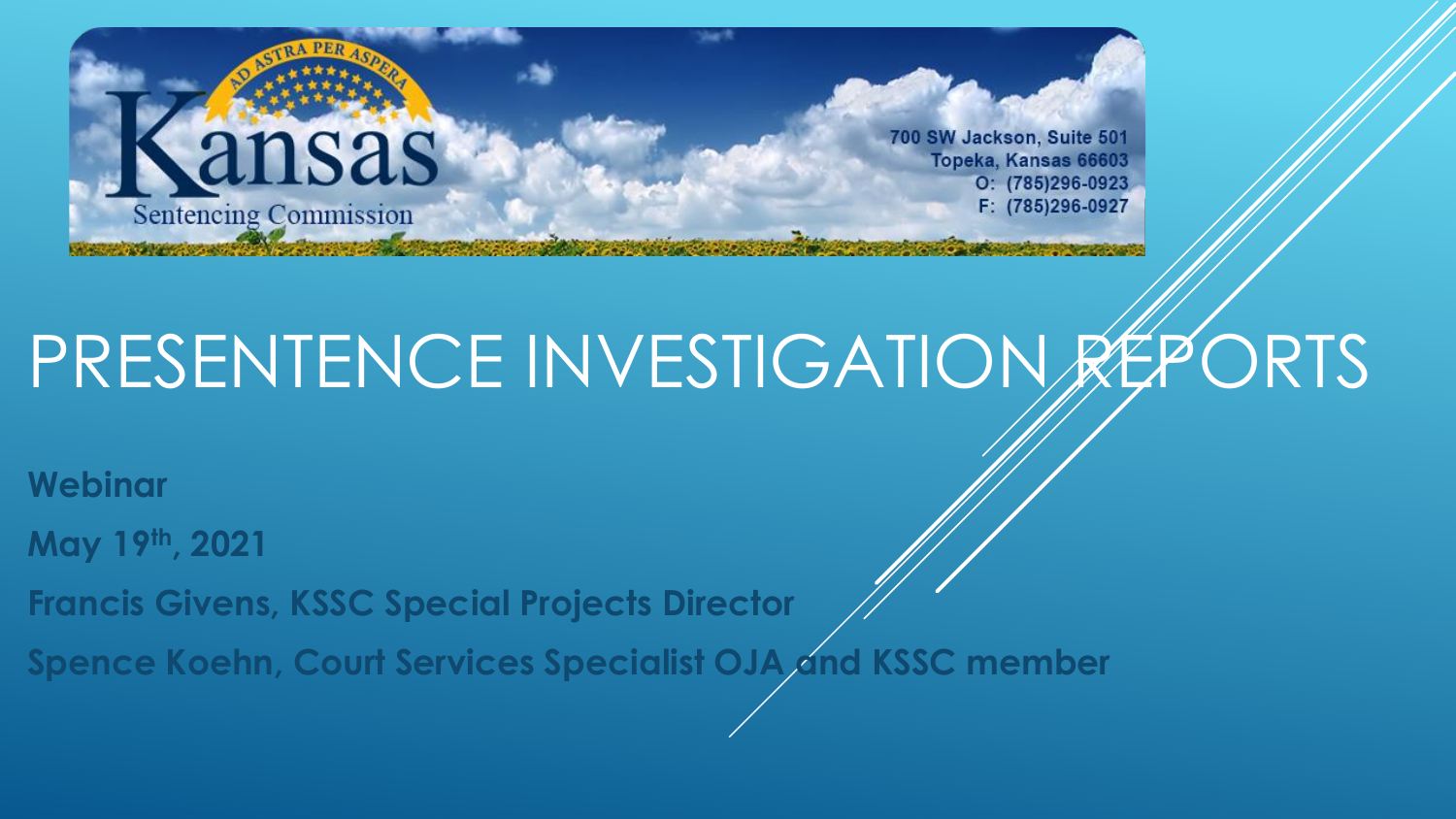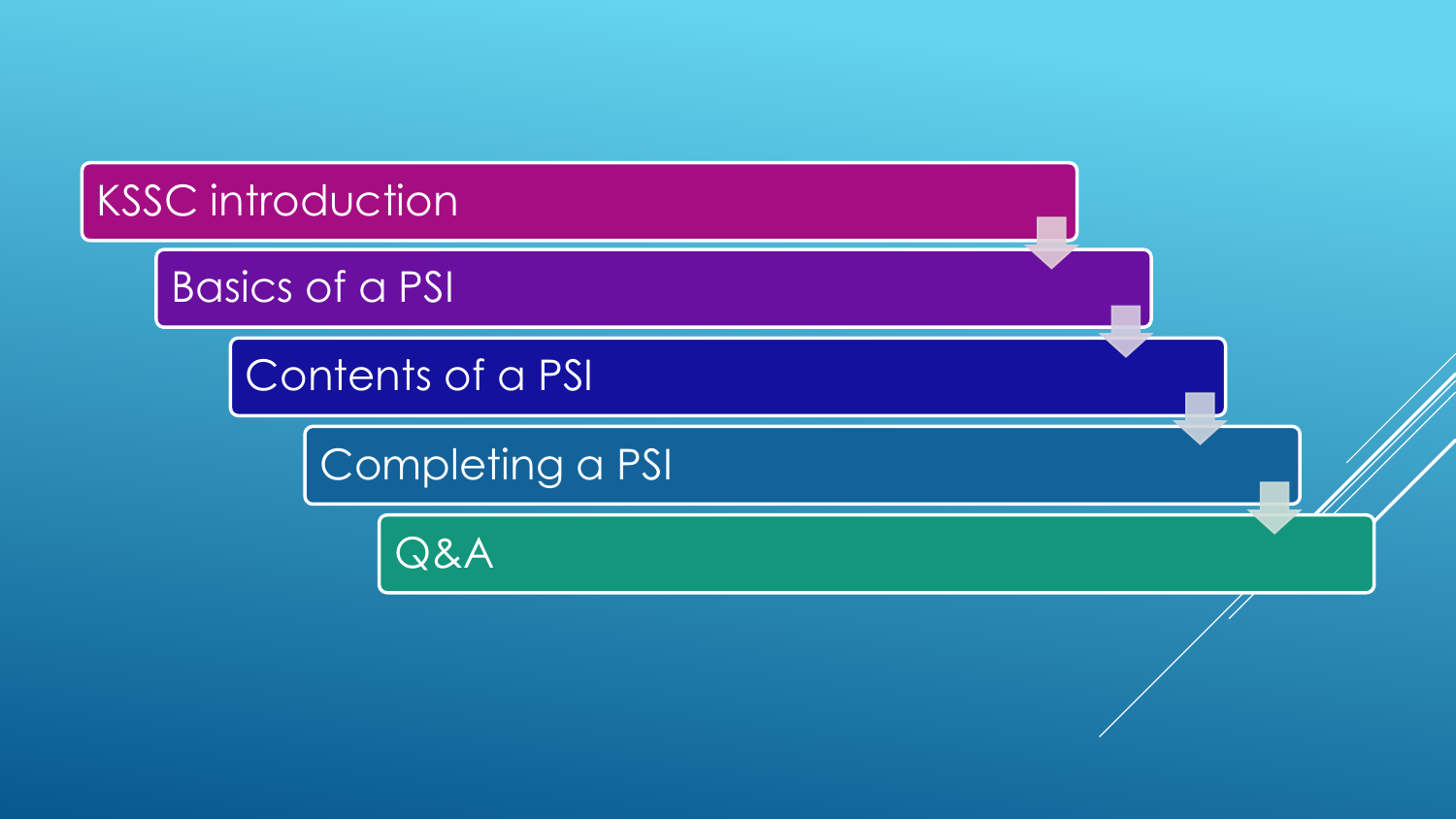### WHAT IS THE KANSAS SENTENCING **COMMISSION?**

- ► Established in 1989 with passage of K.S.A. 74-9101
- Senate Bill 50, which became law in 1989, established the Kansas Sentencing Commission, and directed the Commission to: "Develop a sentencing guidelines model or grid based on fairness and equity and...provide a mechanism for linking justice and corrections policies. The sentencing guideline model or grid shall establish rational and consistent sentencing standards which reduce sentence disparity, to include, but not be limited to, racial and regional biases which may exist under current sentencing practices."
- ▶ The philosophy of the Kansas Sentencing Commission is that criminal sentences should be imposed fairly, rationally and consistently, and that incarceration should be reserved for the most serious offenders.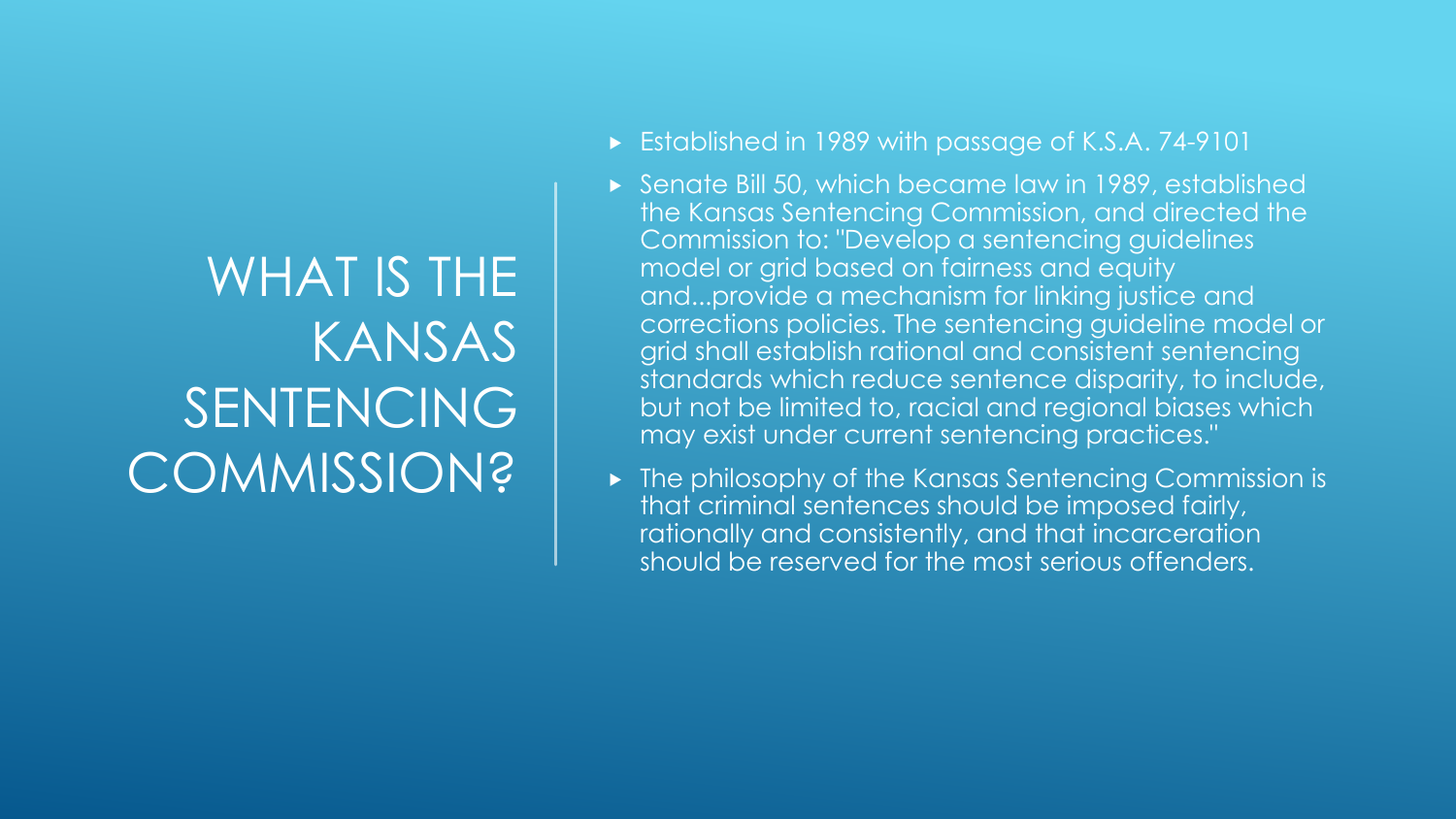### **KSSC AGENCY MISSION**

To develop monitoring procedures and<br>reporting methods to evaluate the<br>guideline sentencing system where public<br>safety is the focus; to advise and consult<br>in developing mechanisms to link<br>sentencing practices with correcti the Commission.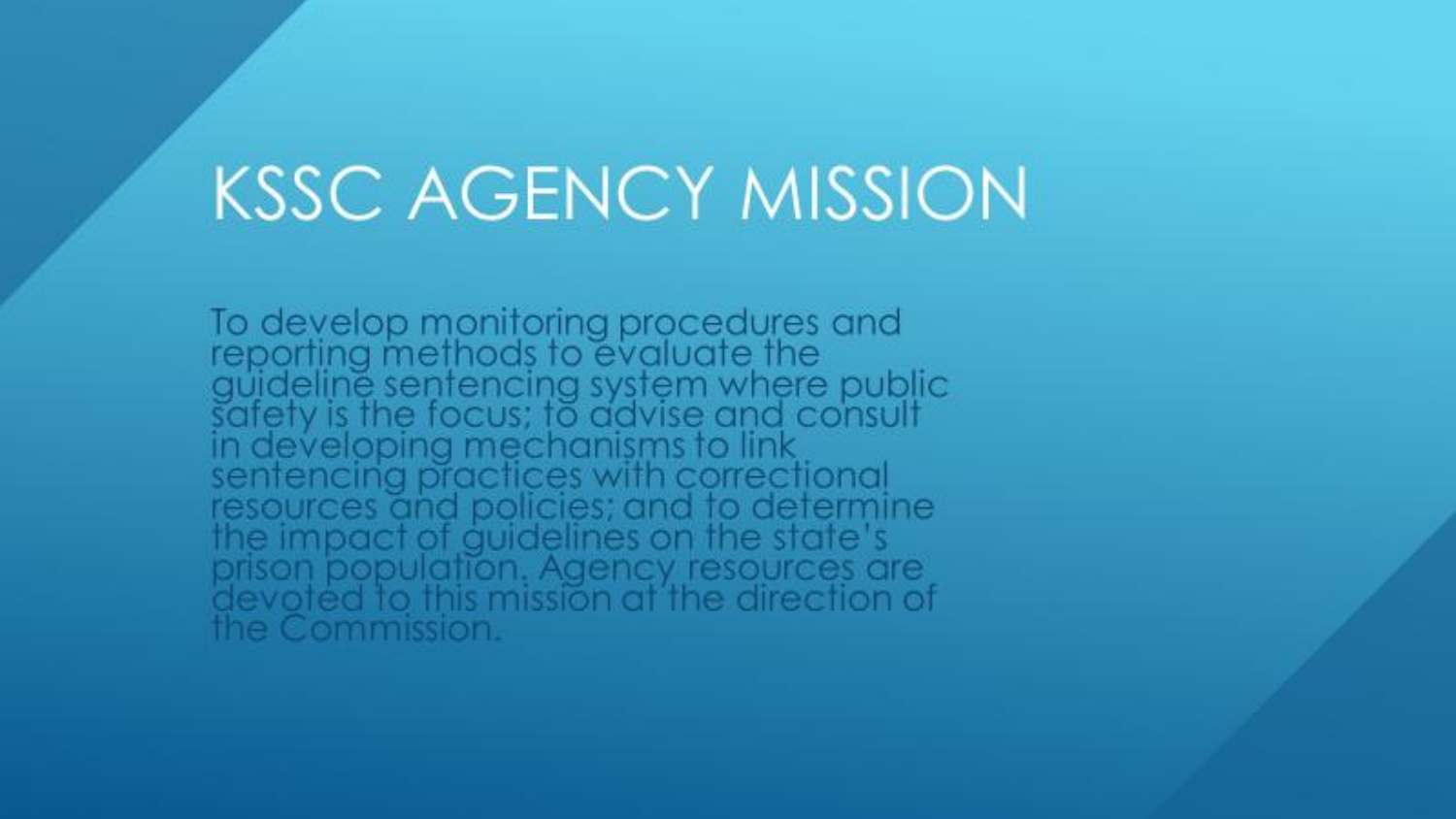## **COMMISSION MEMBERS**

**Honorable W. Lee Fowler, Chair** District Judge, 5th Judicial District Honorable Benjamin Sexton, Vice Chair District Judge, 8th Judicial District **Honorable Stephen Hill** Kansas Court of Appeals **Jessica Glendening** Public Defender, 7th Judicial District **Carolyn McGinn** Kansas Senate **Jeff Zmuda Acting Secretary of Corrections** David B. Haley Kansas Senate **Jonathan Ogletree** Kansas Prisoner Review Board

**John Barker** 

**Kansas House of Representatives Dennis "Boog" Highberger Kansas House of Representatives Jessica Domme Attorney General's Office Mark Dupree Wyandotte County District Att Pat Colloton Public Member Shelly Williams** Director of Community Corrections, Riley County Jermaine Wilson **Public/Member Spence Koehn** Office of Judicial Administration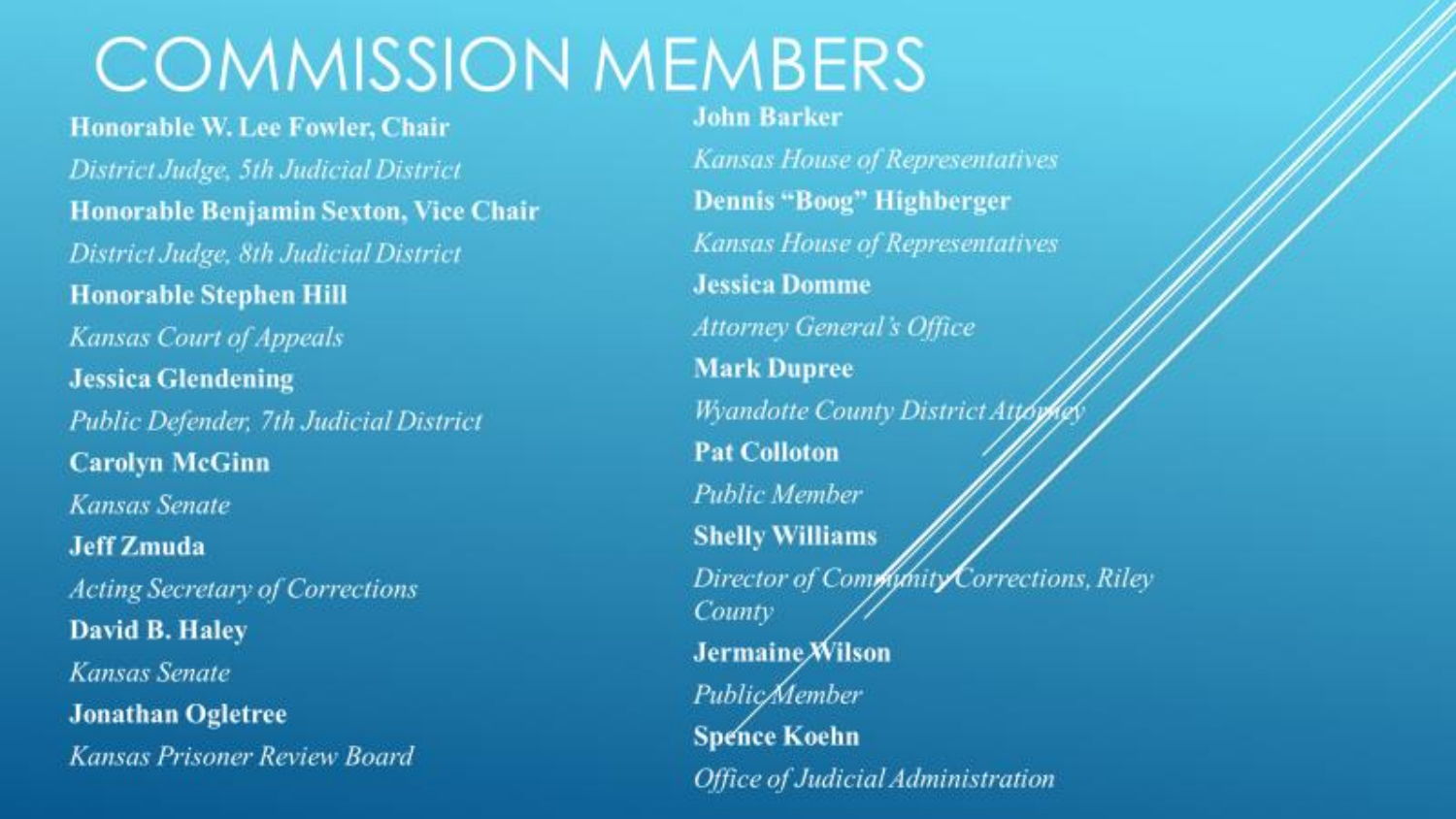# WHAT DO WE DOS

- Desk Reference Manual
- Annual Report
- Involvement with legislative process
- Impact Statements
- Respond to Research Requests
- Administer SB 123 program
- Training for Criminal Justice groups
- Staff Attorney email for questions (KSSCAttorney@ks.gov)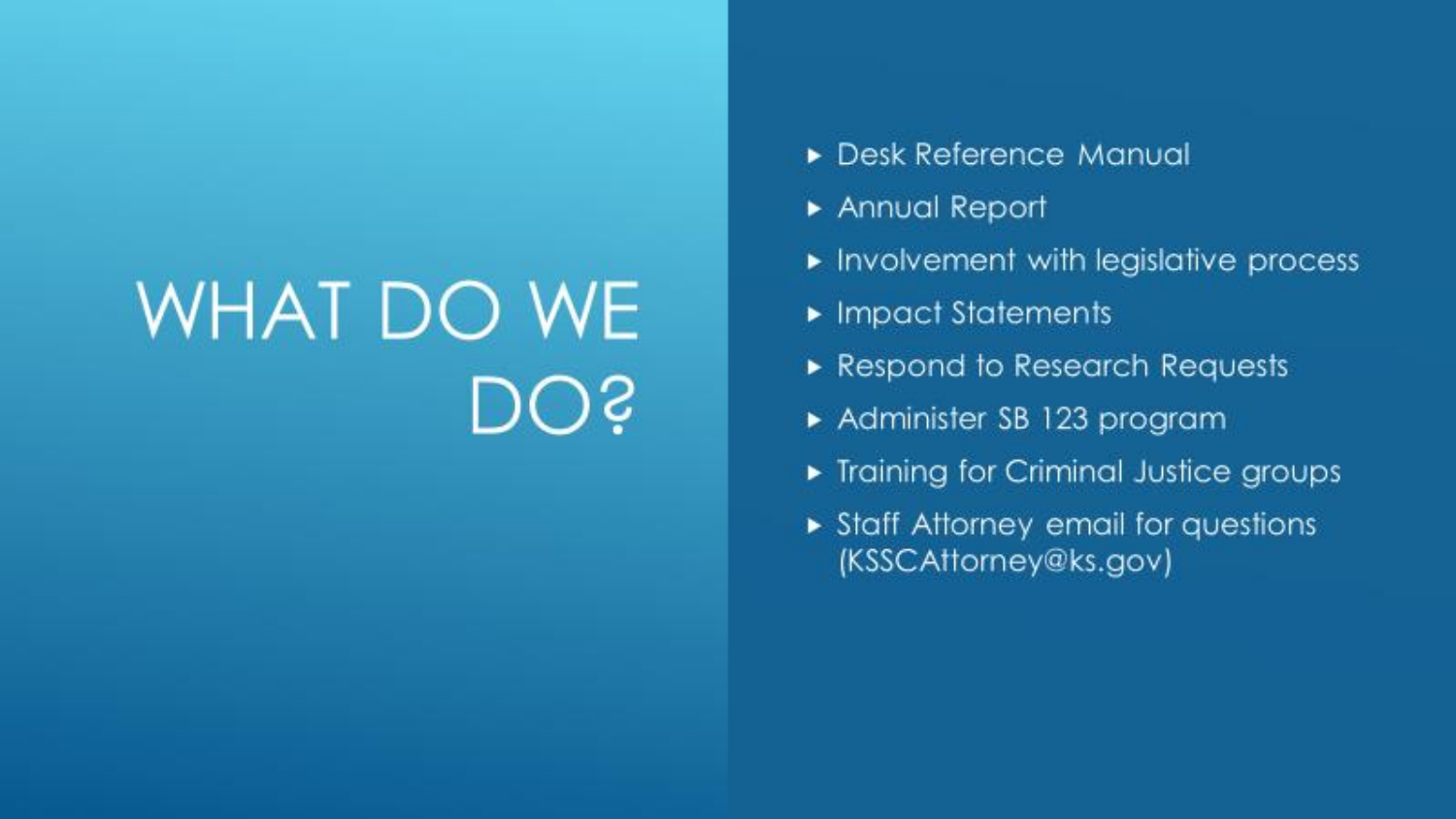

 $\Omega$ 

Assistance With Assistance William KSSCAttorney@ks.gov

### KSSC RESOURCES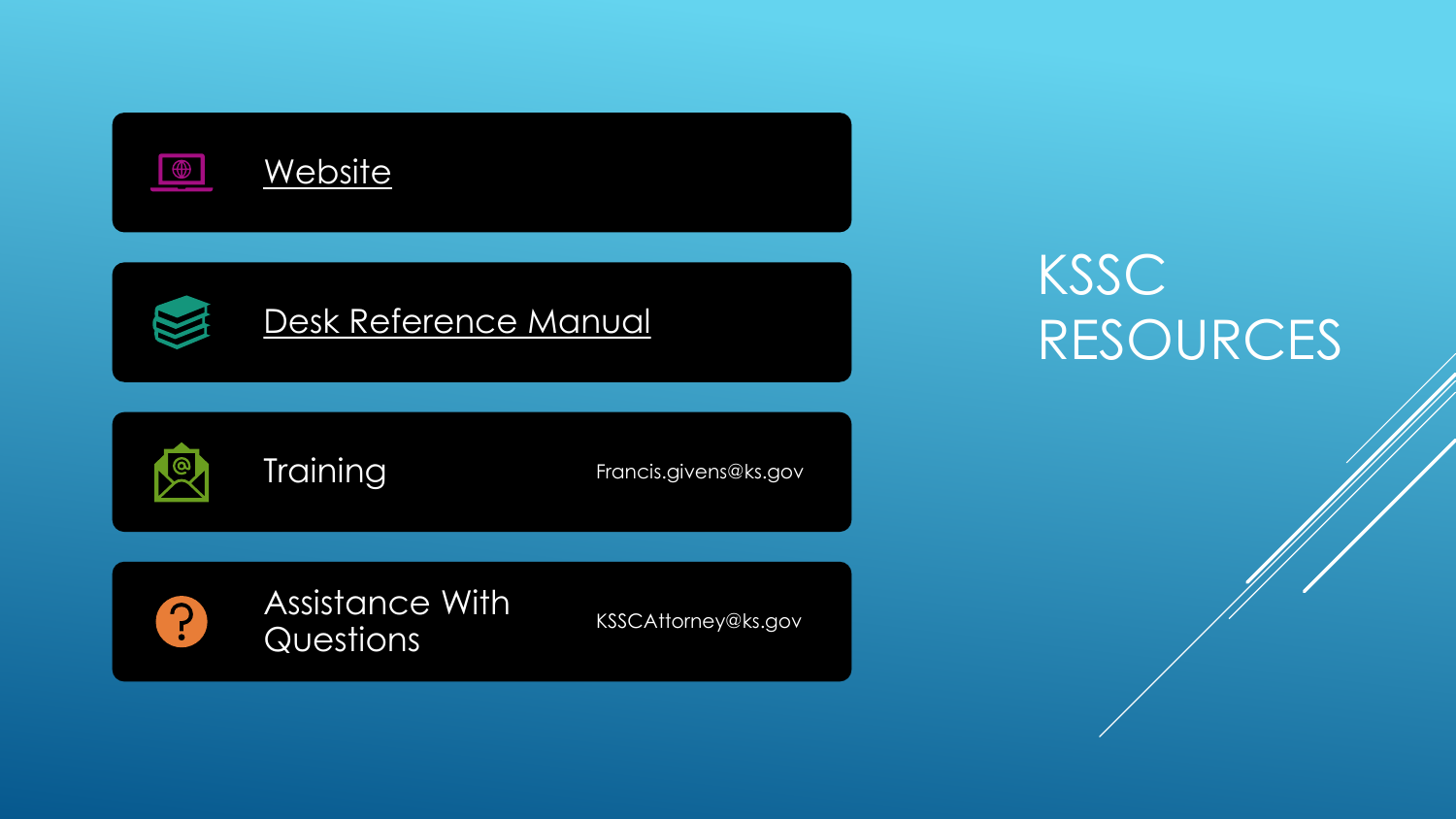HOW IS A DEFENDANT'S **SENTENCE** DETERMINED?

[Nondrug](https://sentencing.ks.gov/docs/default-source/2020-drm/2020_nondrug_gridad38960efbcb68218de7ff0000981210.pdf?sfvrsn=a3f3fe3f_0) grid and [drug](https://sentencing.ks.gov/docs/default-source/2020-drm/2020_drug-grid9d38960efbcb68218de7ff0000981210.pdf?sfvrsn=9cf3fe3f_0) grid charts

- ▶ Special Rules
- **In Italye is there a plea agreement?**
- ▶ Who is responsible for determining criminal history?
	- $\blacktriangleright$  If there is a question about a prior conviction, the state and defense can argue to the judge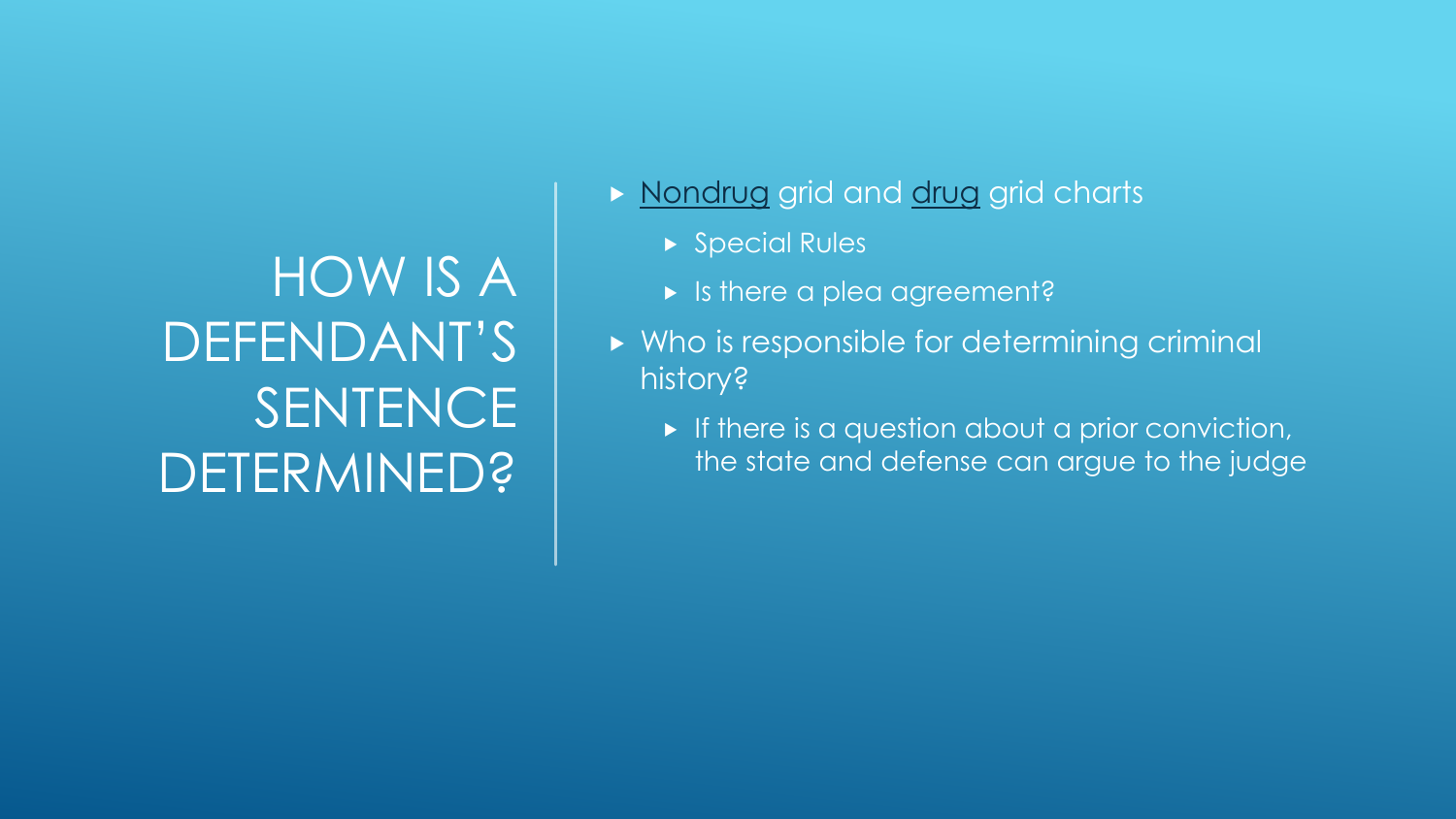### WHAT ROLE DOES THE PSI PLAY?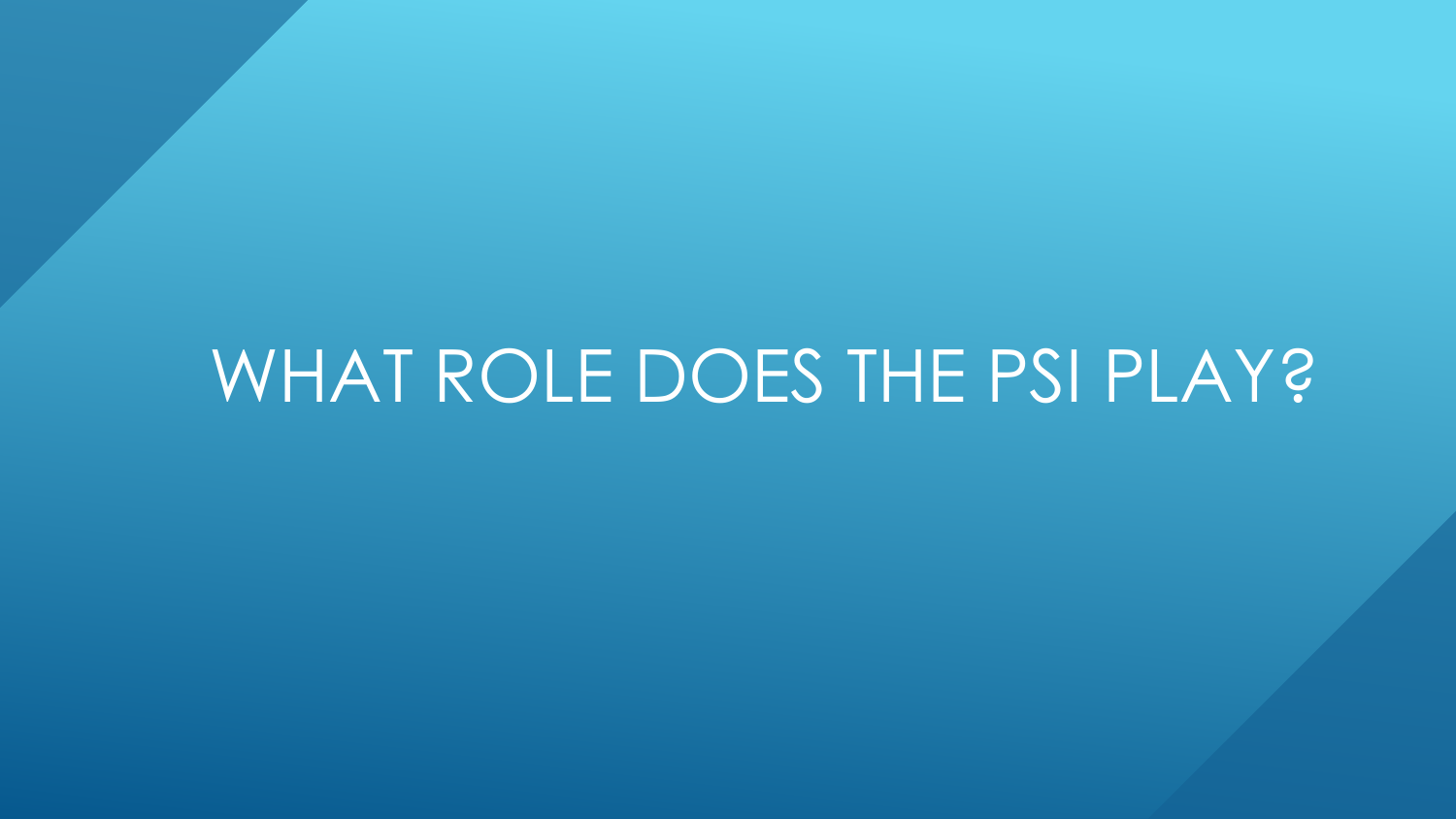#### CONTENTS OF A PSI

- Each PSI prepared for an offender to be sentenced for one or more felonies committed on or after July 1, 1993, shall be limited to the following information:
	- A summary of the factual circumstances of the crime or crimes of conviction.
	- If the defendant desires to provide one, a summary of the defendant's version of the crime.
	- When there is an identifiable victim, a victim report. To the extent possible, the report shall include a complete listing of restitution for damages suffered by the victim.
	- An appropriate classification of each crime of conviction on the crime severity scale.

K.S.A. 2020 Supp. 21-6813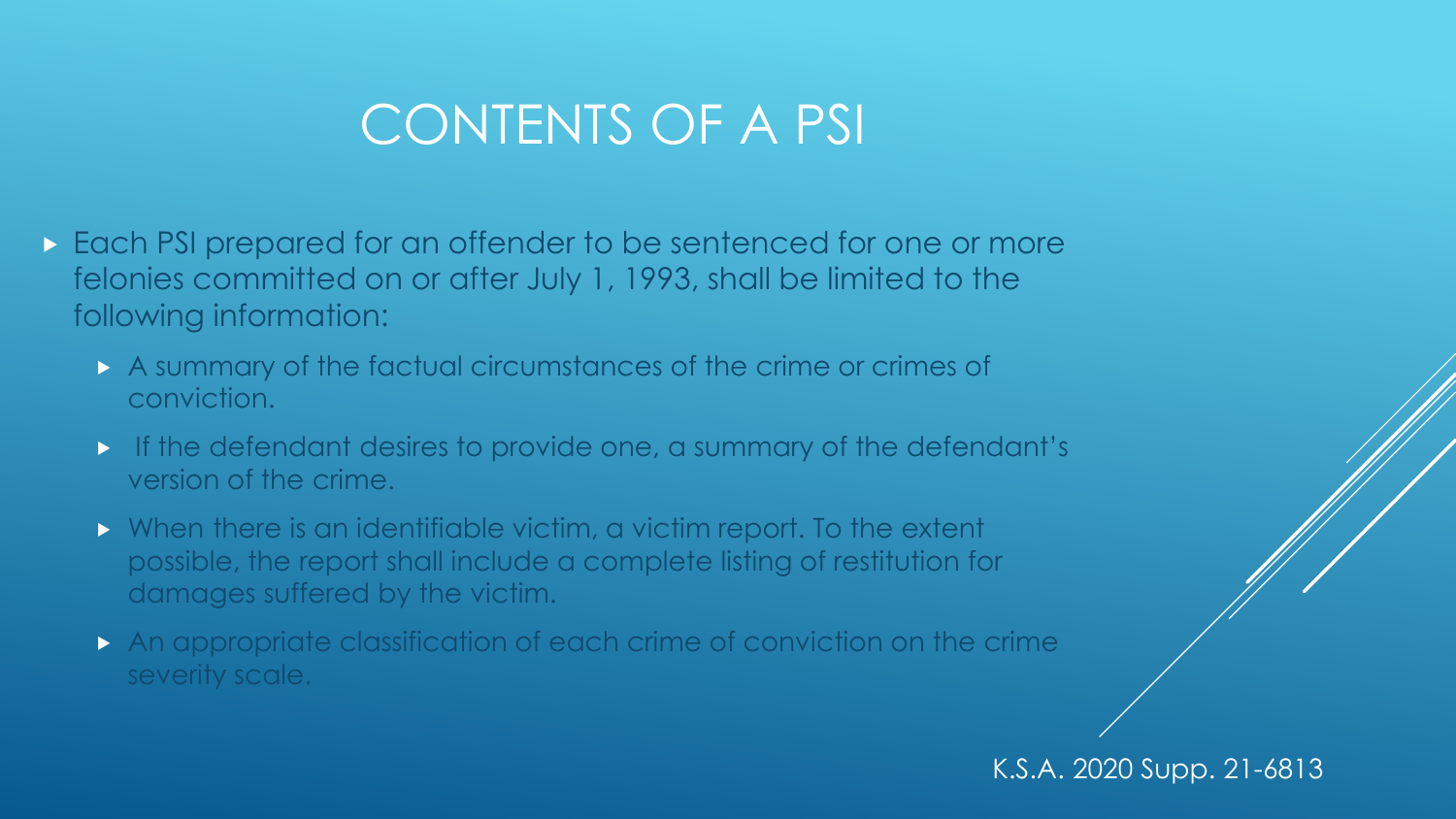### CONTENTS OF A PSI CONT'D.

- A listing of prior adult convictions or juvenile adjudications for felony or misdemeanor crimes or violations of county resolutions or city ordinances comparable to any misdemeanor defined by state law. Such listing shall include an assessment of the appropriate classification of the criminal history on the criminal history scale and the source of information regarding each listed prior conviction and any available source of journal entries or other documents through which the listed convictions may be verified. If any such journal entries or other documents are obtained by the court services officer, they shall be attached to the presentence investigation report. Any prior criminal history worksheets of the defendant shall also be attached. Proposed grid block classification for each crime, or crimes of conviction and the presumptive sentence for each crime, or crimes of conviction.
- If the proposed grid block classification is a grid block that presumes imprisonment, the presumptive prison term range and the presumptive duration of postrelease supervision as it relates to the crime severity. The severity of the contract of the contract of the K.S.A. 2020 Supp. 21-6813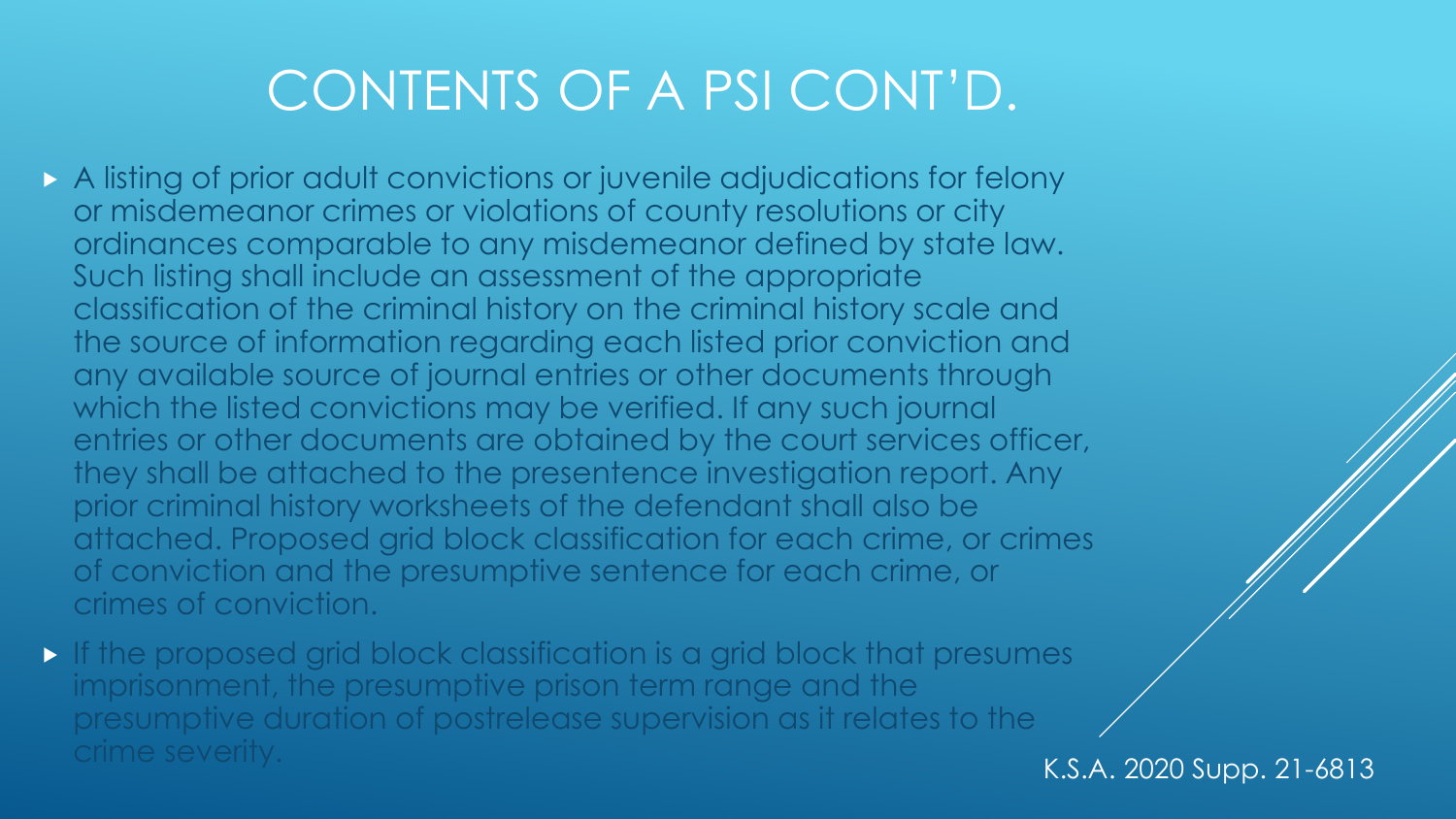### CONTENTS OF A PSI CONT'D.

- If the proposed grid block classification does not presume prison, the presumptive prison term range and the presumptive duration of the nonprison sanction as it relates to the crime severity scale and the court services officer's professional assessment as to recommendations for conditions to be included as part of the nonprison sanction.
- **For defendants who are being sentenced for a conviction of a felony violation** of K.S.A. 2020 Supp. 21-5706 or K.S.A. 2020 Supp. 21-5705 and meet the requirements of K.S.A. 2020 Supp. 21-6824 (2003 Senate Bill 123), the drug abuse assessment package as provided in K.S.A. 2020 Supp. 21-6824.
- **For defendants who are being sentenced for a third or subsequent felony** conviction of a violation of K.S.A. 65-4160 or 65-4162, prior to their repeal, or K.S.A. 2020 Supp. 21-5706, and amendments thereto, the drug abuse assessment as provided in K.S.A. 2020 Supp. 21-6824, and amendments thereto.

See K.S.A. 2020 Supp. 21-6813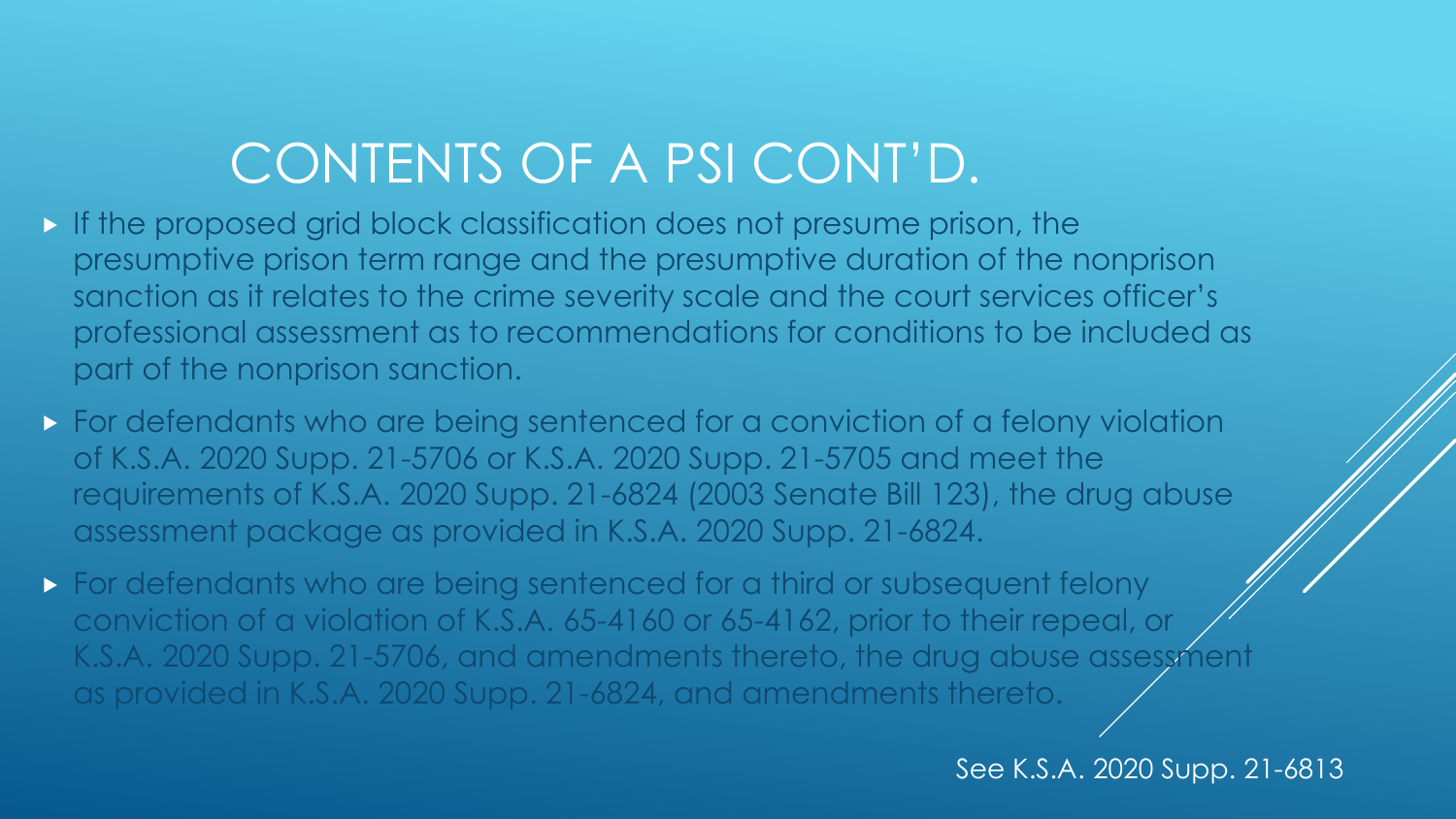**The PSI report will become part of the court record and shall be accessible to the public, except that the official version, defendant's version and the victim's statement, any psychological reports, risk and needs assessments and drug and alcohol reports and assessments shall be accessible only to: The parties; the sentencing judge; the department of corrections; community correctional services; any entity required to receive the information under the interstate compact for adult offender supervision; and, if requested, the Kansas sentencing commission. If the offender is committed to the custody of the secretary of corrections, the report shall be sent to the secretary and, in accordance with K.S.A. 75-5220, and amendments thereto, to the warden of the state correctional institution to which the defendant is conveyed.**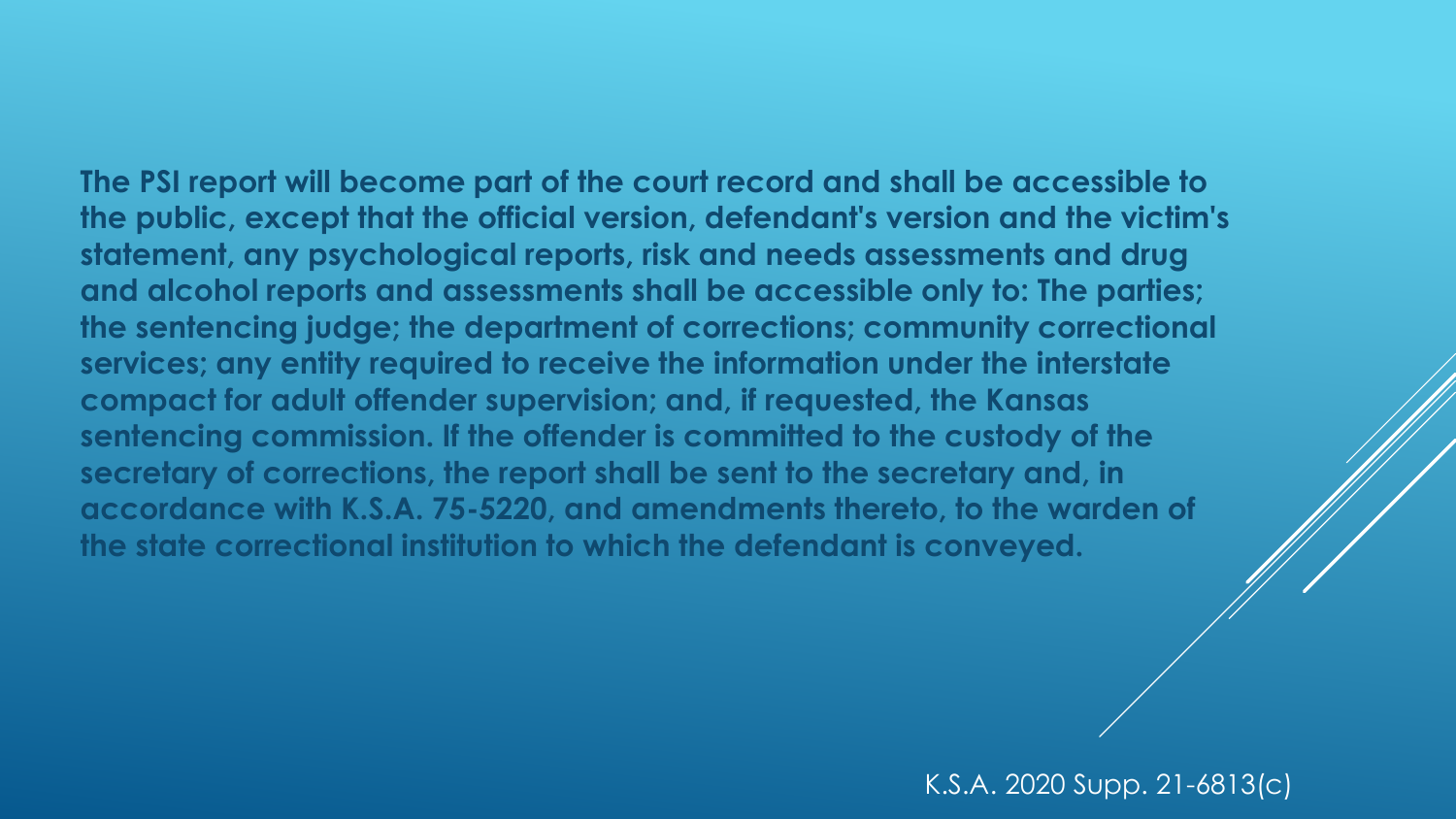#### CRIMINAL HISTORY WORKSHEET

- **The primary purpose of the PSI report is to provide complete and** accurate information about the criminal history of the offender.
- **The criminal history worksheet should indicate the officer's source** of information for each prior conviction listed, and copies of any verifying documents available to the officer should be attached, including criminal history worksheets prepared in prior cases in which sentencing occurred after July 1, 1993, and in which the worksheet was prepared in accordance with the requirements of the KSGA.
- **The criminal history worksheet is not a substitute for the PSI!**

K.S.A. 2020 Supp. 21-6813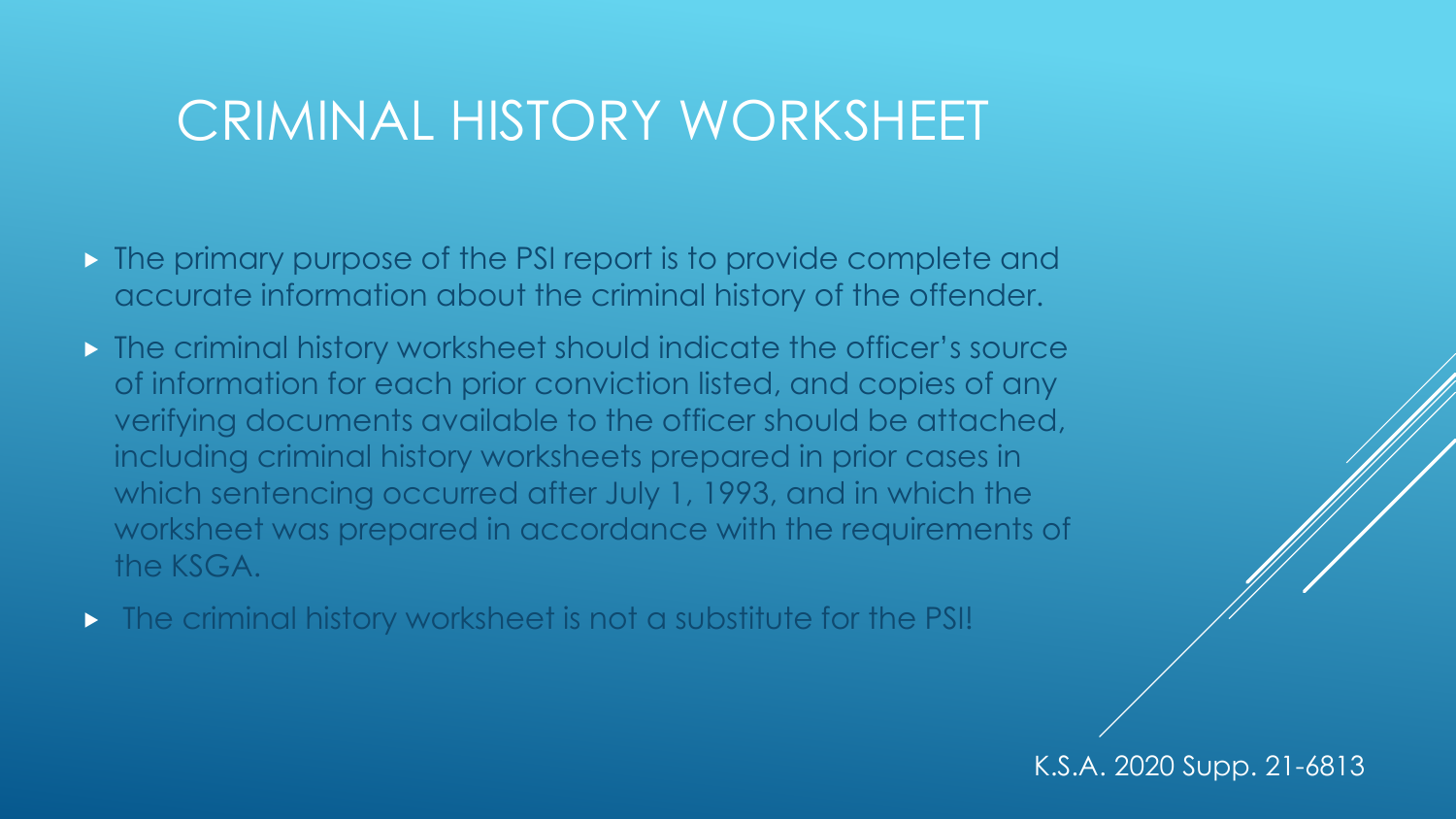## COMPLETING THE PSI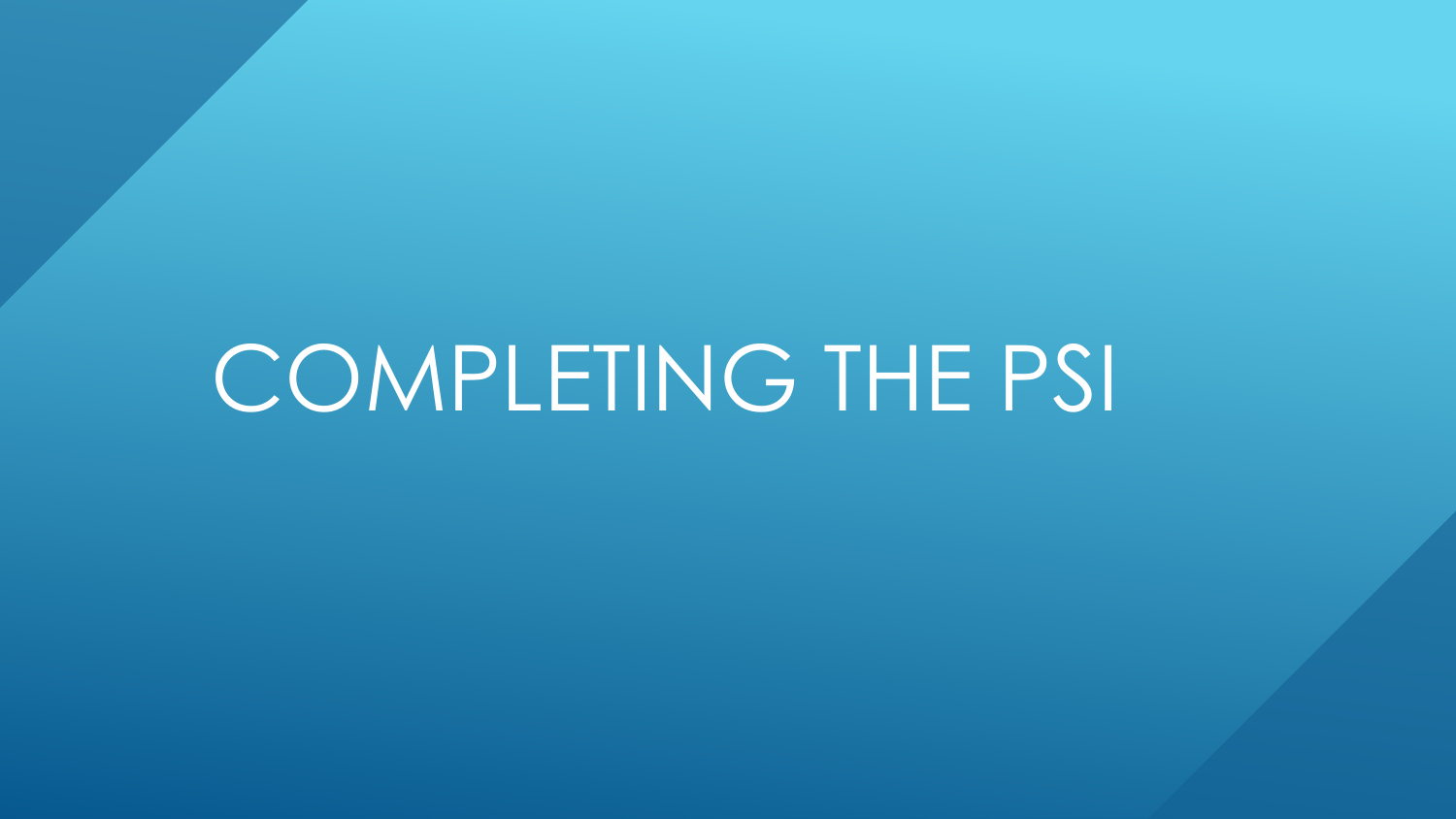- **Fill out any applicable supplemental pages** 
	- **Special Rules**
	- Registration: If the offense requires the offender to register under the Kansas Offender Registration Act (K.S.A. 2020 Supp. 22-4901 et seq.), the PSI Offender Registration Supplement should be completed.
	- **Supplemental Criminal History worksheet, etc.**
- The PSI will not include optional report components, which would be subject to the discretion of the sentencing court in each district except for psychological reports and drug and alcohol reports. K.S.A. 2020 Supp. 21- 6813(e).

#### REMINDERS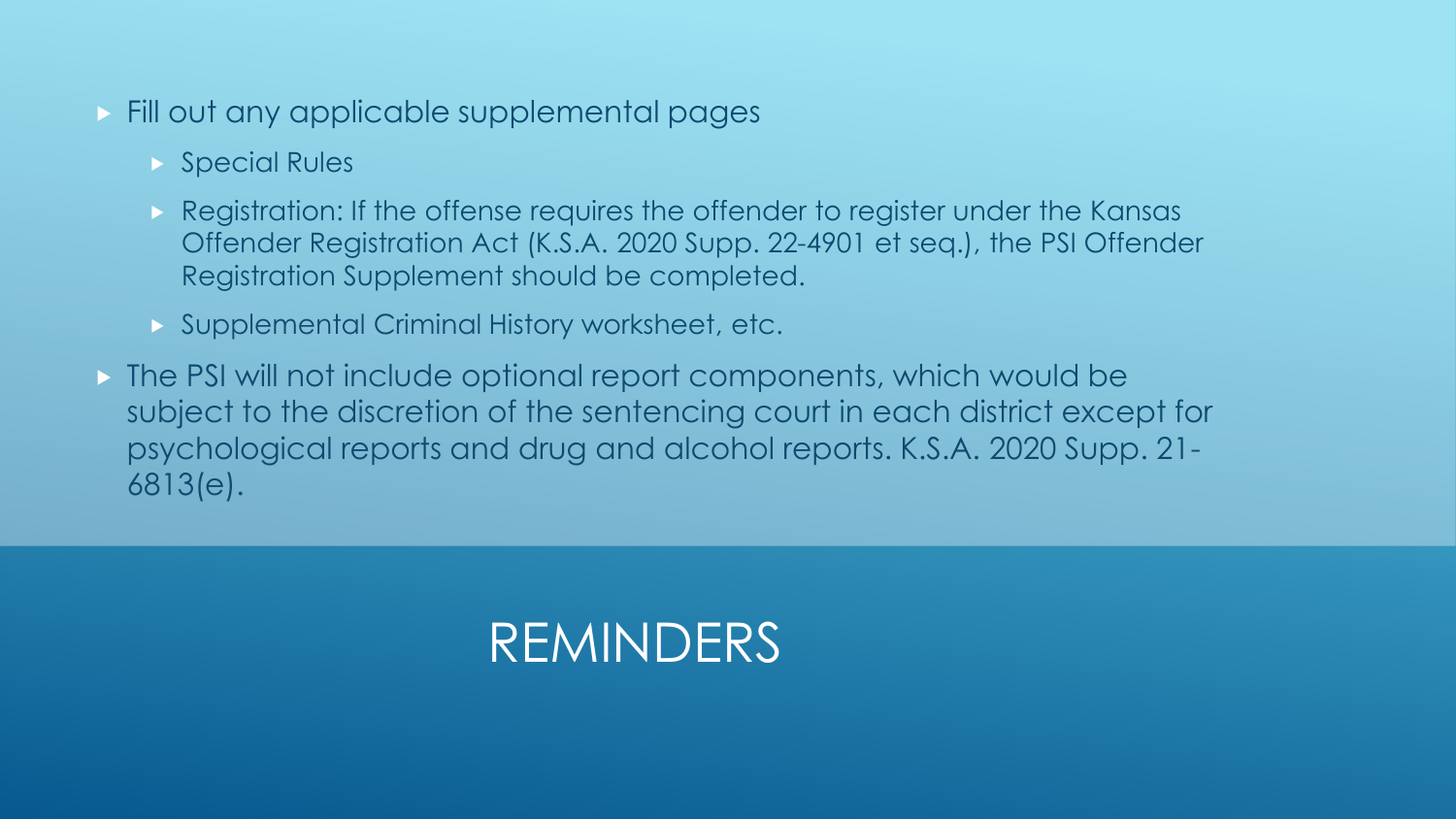WHAT DO YOU DO WITH A PSI ONCE COMPLETED?

- Provide a copy to state, defense, judge prior to sentencing
- After sentencing,
	- $\blacktriangleright$  If defendant is sentenced to prison
		- $\blacktriangleright$  If the offender is committed to the custody of the secretary of corrections, the report shall be sent to the secretary and the warden of the state correctional institution to which the defendant is conveyed in accordance with K.S.A. 2020 Supp. 75-5220. K.S.A. 2020 Supp. 21-6813(c).
	- $\triangleright$  Send to KSSC
		- $\triangleright$  A copy of the PSI, including the Criminal History Worksheet, and the Journal Entry of Judgment, all attached together, must be sent to the Kansas Sentencing Commission for each felony case within thirty days after sentencing. K.S.A. 2020 Supp. 22-3439(a).
	- *E-file and then clerks send out? What is the process in your jurisdiction?*
	- ▶ What else?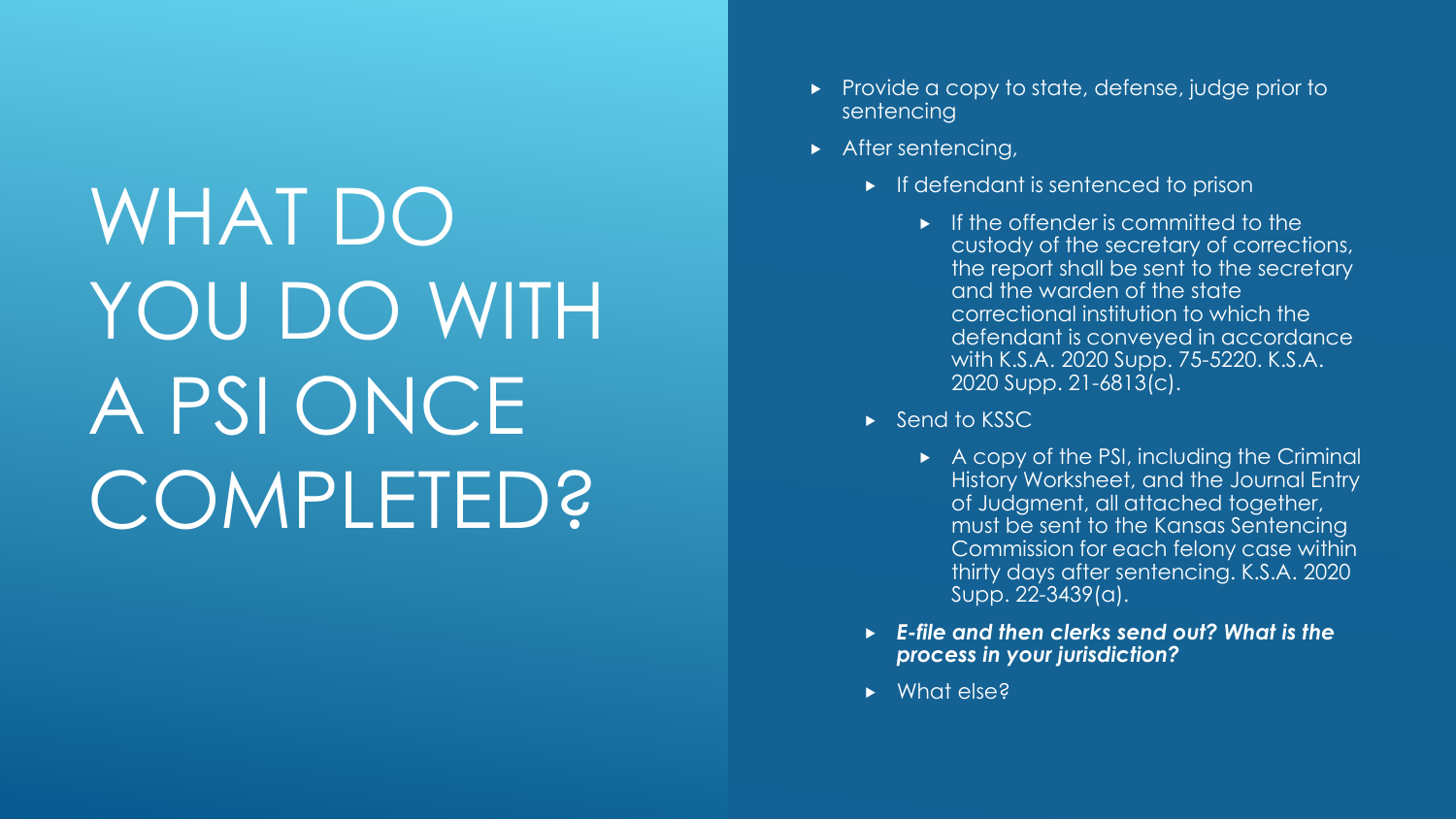

RESPONSES TO QUESTIONS SUBMITTED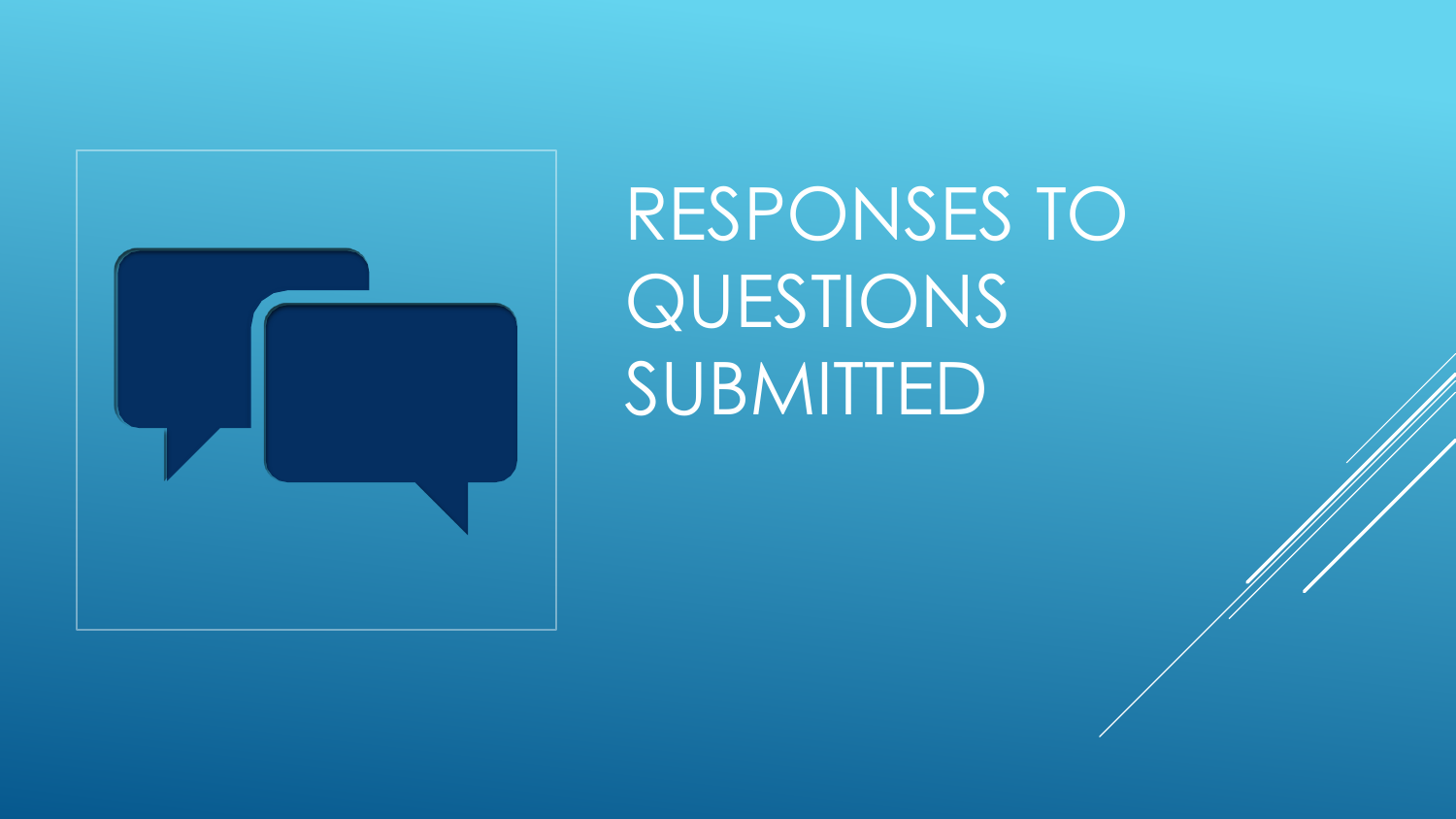WHEN WOULD YOU CHECK ADJUDICATED AS AN ADULT UNDER K.S.A. 38-2347?

Waiver EJJP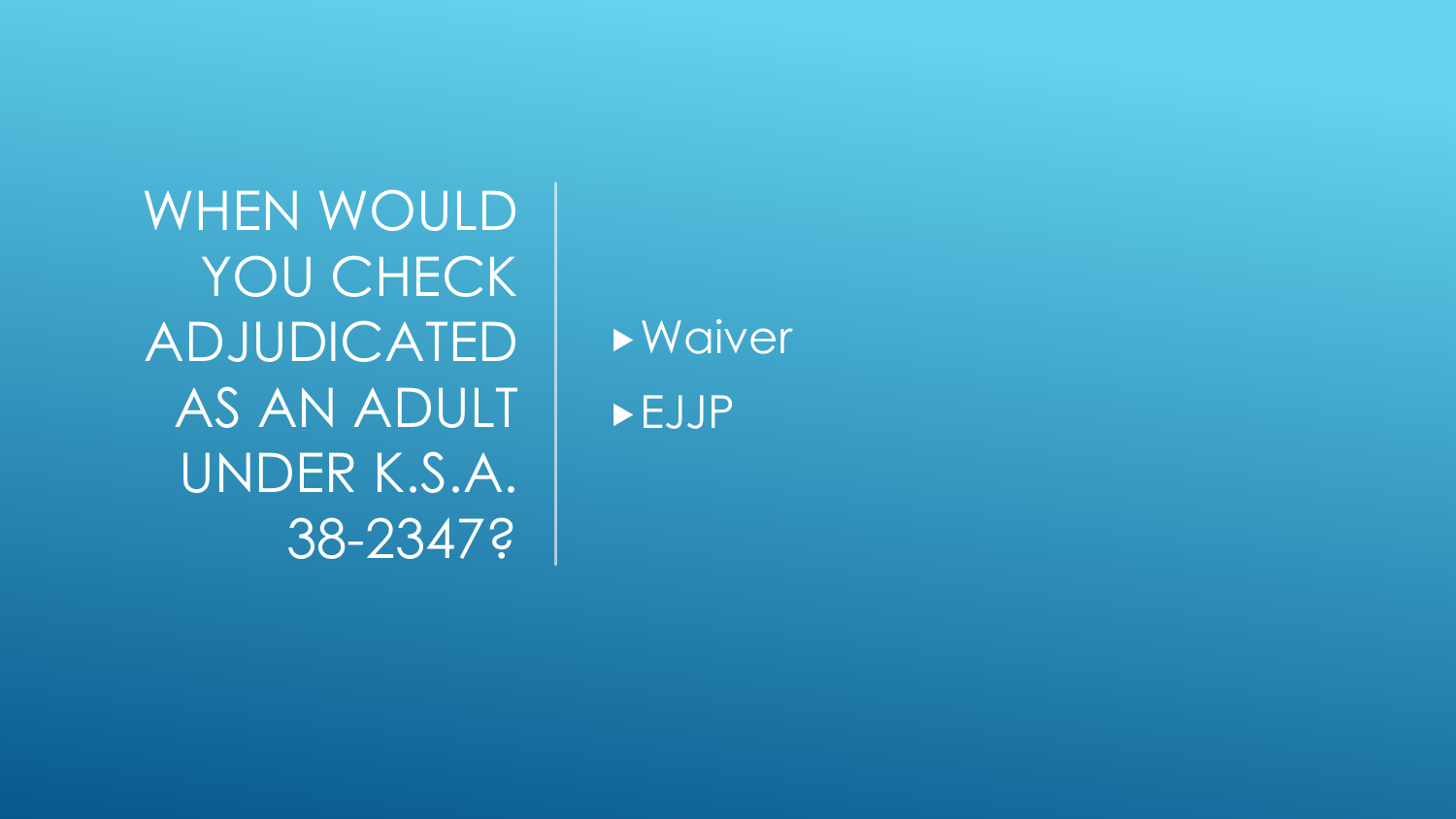

### SPECIAL RULES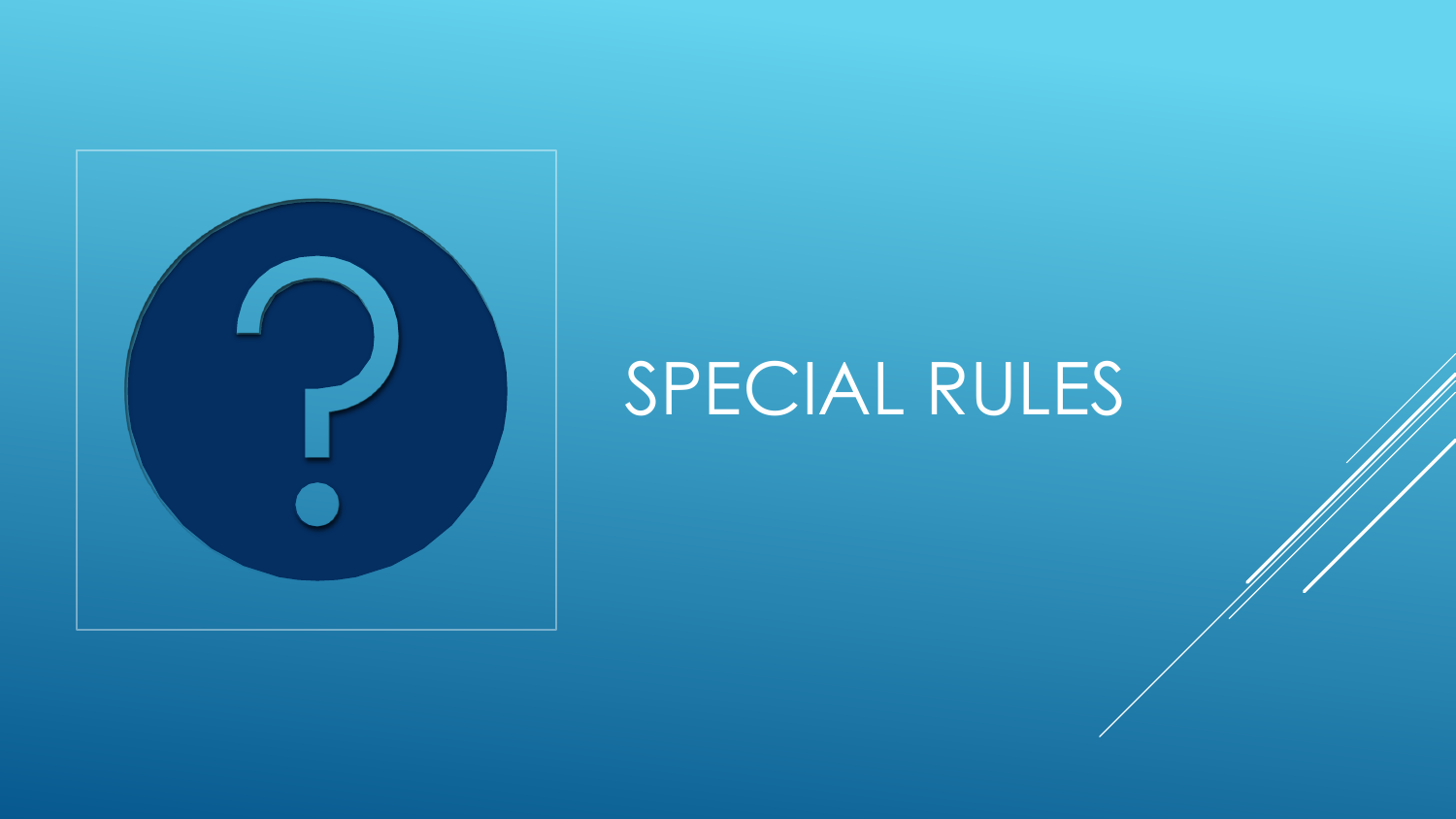#### DO SPECIAL RULES APPLY TO JUVENILE ADJUDICATIONS?

- $\blacktriangleright$  It depends.
- *State v. Crawford*, 39 Kan.App.2d 897, 185 P.3d 315 (Ct. App. 2008) addressed whether an adult sentence could be consecutive to a juvenile sanction
	- Judge applied Rule 9 to run the current sentence consecutive to prior sentence because the defendant committed a new felony while he was on juvenile probation
	- $\triangleright$  The rule of expressio unius est exclusio alterius (the inclusion of one things implies the exclusion of another) governs in situations where a trial court utilizes juvenile adjudications for sentencing purposes.
	- Based on the legislature's exclusion of specific language listing juvenile adjudications, we conclude that body meant to exclude juvenile adjudications from cases calling for consecutive adult sentences. The court here had no authority to impose a consecutive sentence.
- $\triangleright$  Look at the specific statute that applies
- Juvenile adjudications do not constitute criminal convictions
- See *State v. Crawford*, 39 Kan.App.2d 897, 185 P.3d 315 (Ct. App. 2008).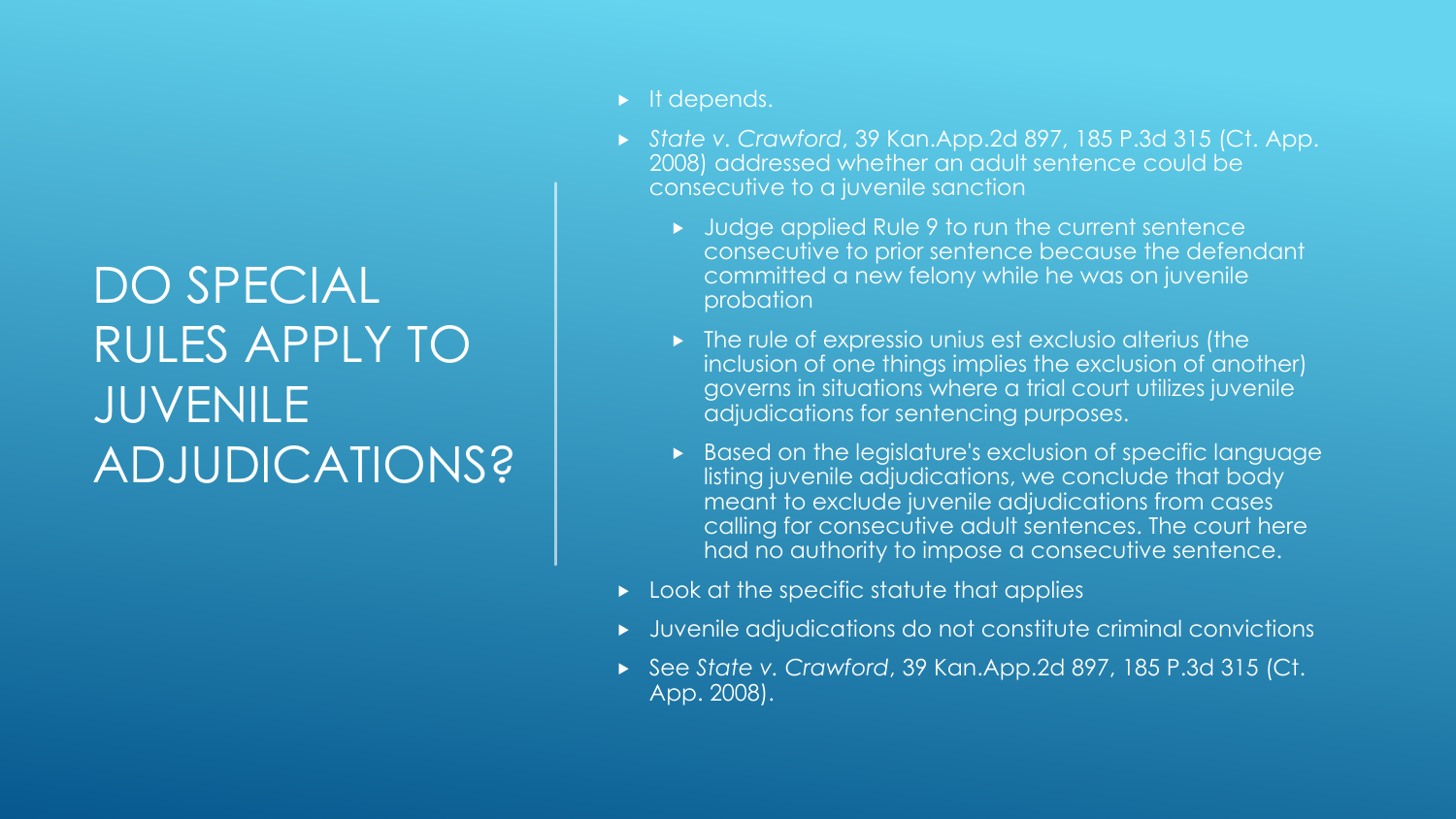EXAMPLE WHERE JUVENILE ADJUDICATION IS EXPRESSLY MENTIONED

#### **Special Rule 44: Aggravated Battery by DUI**

- Applies when current conviction is for Aggravated Battery by DUI defined in K.S.A. 21- 5413(b)(3) or (b)(4)
- $\triangleright$  the first prior conviction, adjudication or diversion of K.S.A. 8-1567 (DUI), K.S.A. 8-2,144 (Commercial DUI), or comparable law of a different jurisdiction, shall count as a nonperson felony for criminal history purposes.
- **Each second and subsequent prior adult** conviction, diversion or juvenile adjudication of these offenses shall count as a person felony for criminal history purposes. K.S.A. 2019 Supp. 21- 6811(c)(3).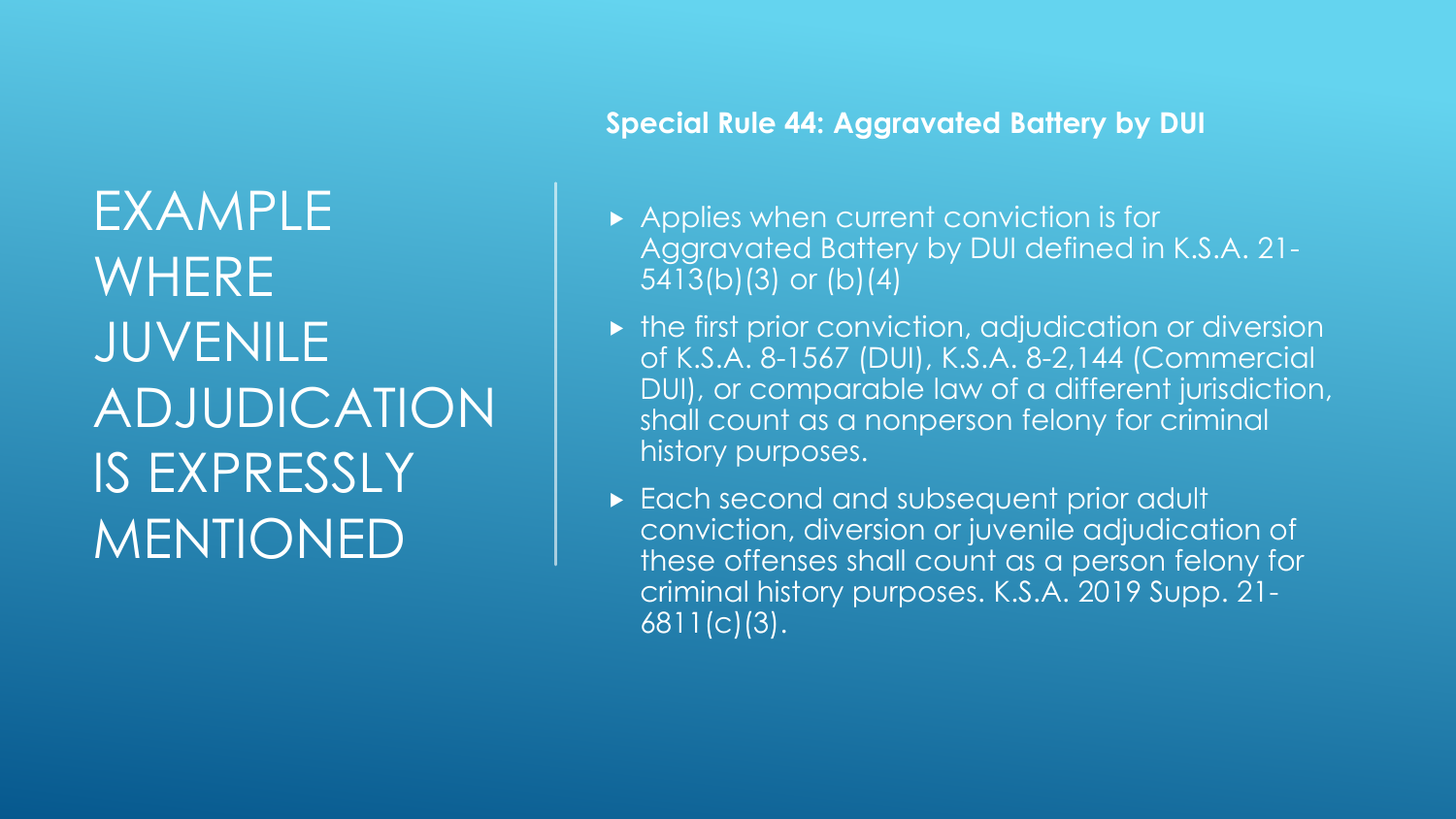### COMMON QUESTIONS: SPECIAL RULE 9

 $\triangleright$  K.S.A. 21-6604(f)(1) When a new felony is committed while the offender is incarcerated and serving a sentence for a felony, **or while the offender is on** probation, assignment to a community correctional services program, parole, **conditional release** or postrelease supervision for a felony, a new sentence shall be imposed consecutively pursuant to the provisions of K.S.A. 2020 Supp. 21-6606, and amendments thereto, and the court may sentence the offender to imprisonment for the new conviction, even when the new crime of conviction otherwise presumes a nonprison sentence. In this event, imposition of a prison sentence for the new crime does not constitute a departure.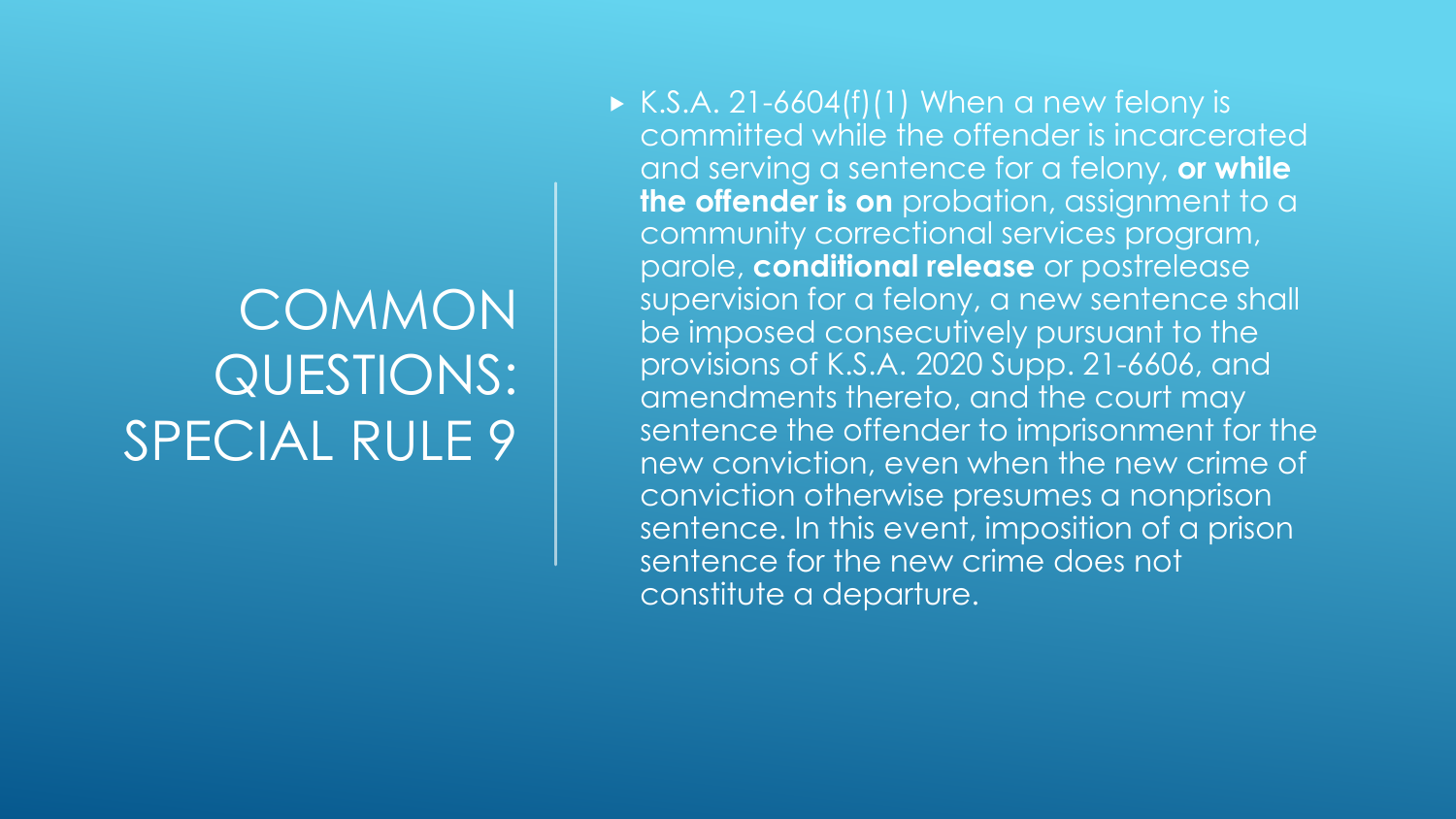IF AN ADULT OFFENDER IS ON CONDITIONAL RELEASE FROM JCF, CAN SPECIAL RULE #9 BE APPLIED?

- KSSC believes the answer is no.
- *State v. Sims* addressed the older version of the statute but I believe the reasoning applies to the current version of the statute as well.
- Statute didn't explicitly refer to juvenile adjudications and Kansas caselaw has established that the legislature tells us explicitly when juvenile adjudications should count the same as adult convictions. See *State v. Sims* 40 Kan.App.2d 119, 119, 190 P.3d 271 (Kan. App. 2008).
- $\triangleright$  Like the older version, the current version of the statute does not explicitly mention adjudications.
- Juvenile adjudications are different than adult convictions!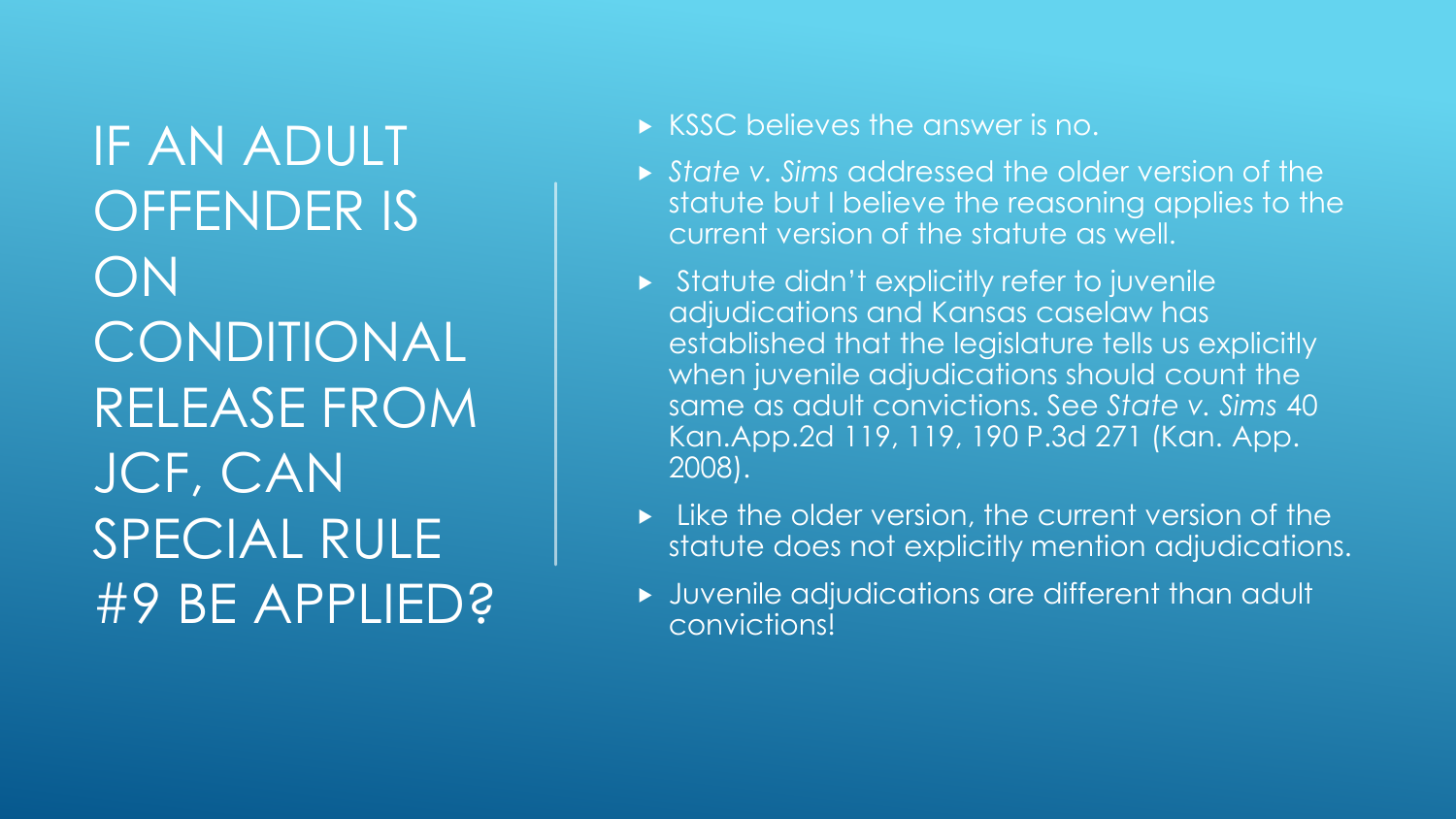#### SPECIAL RULE 13: DO JUVENILE ADJUDICATIONS **COUNT?**

- $\triangleright$  The sentence for the violation of burglary of a residence, K.S.A. 21-3715(a), prior to its repeal, K.S.A. 2020 Supp. 21- 5807(a)(1), or an attempt or conspiracy to commit such, when the offender has a prior conviction for residential or nonresidential burglary, K.S.A. 21-3715(a) or (b), prior to its repeal; K.S.A. 2020 Supp. 21-5807(a)(1) or (a)(2) (automobile burglary is not included); aggravated burglary, K.S.A. 21-3716, prior to its repeal, K.S.A. 2020 Supp. 21-5807(b); or an attempt or conspiracy to commit such, shall be presumed imprisonment. K.S.A. 2020 Supp. 21-6804(l). There is no indication in the statute it would include priors that are substantially similar offenses from another state.
- ▶ K.S.A. 2020 Supp. 21-6804(I) currently references prior convictions, no mention of adjudications.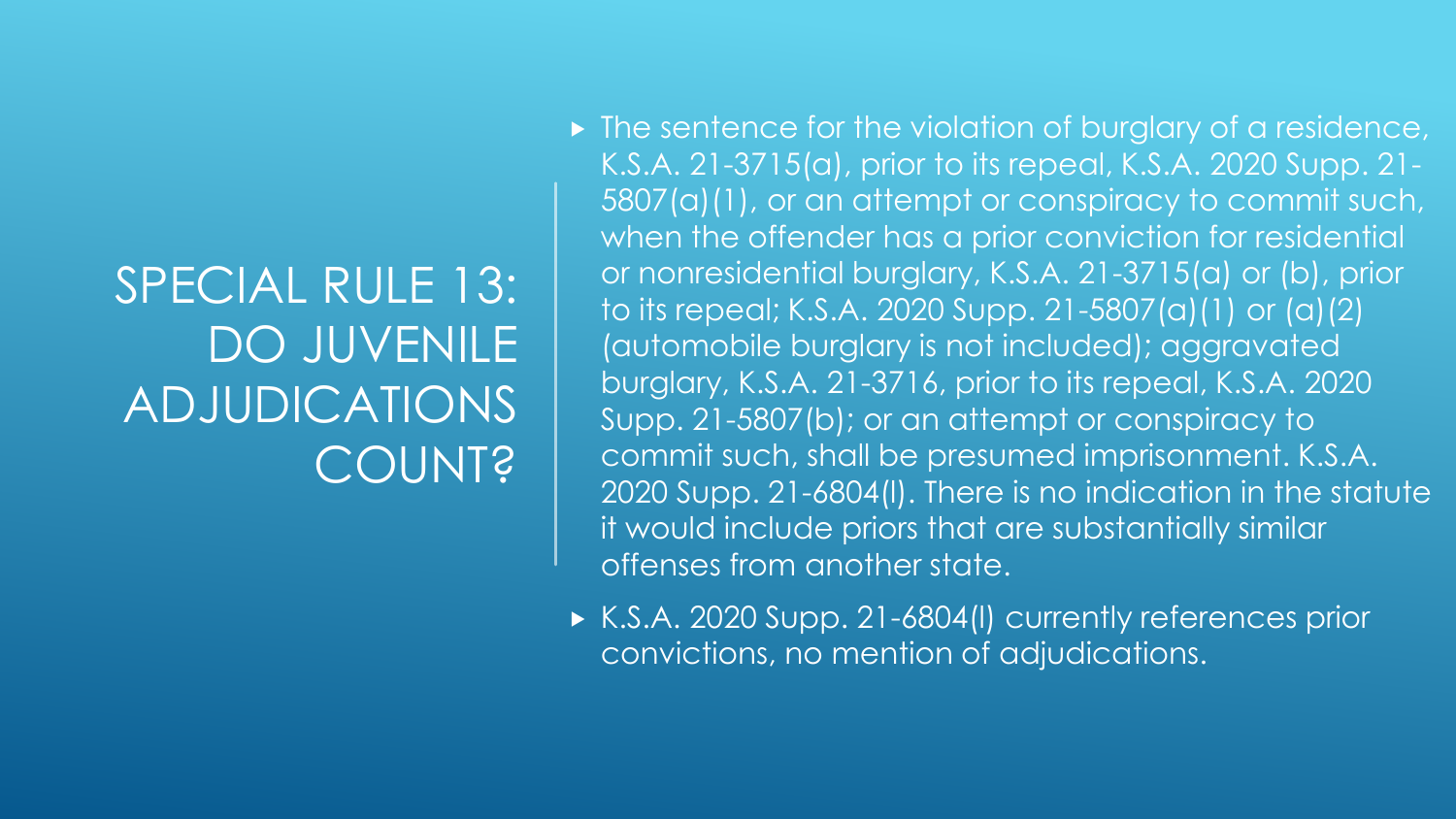#### SPECIAL RULE 27: DO JUVENILE ADJUDICATIONS **COUNT?**

- ▶ The sentence for a violation of burglary, K.S.A. 2020 Supp. 21-5807(a), when the offender has any combination of two or more **prior convictions** of theft, (K.S.A. 21-3701, prior to its repeal), burglary (K.S.A. 21-3715, prior to its repeal), aggravated burglary (K.S.A. 21-3716, prior to its repeal**),** theft of property as defined in K.S.A. 2020 Supp. 21-5801, burglary or aggravated burglary as defined in K.S.A. 2020 Supp. 21-5807, shall be presumed imprisonment and the defendant shall be sentenced to prison as provided by this section. Such sentence shall not be considered a departure and shall not be subject to appeal. K.S.A. 2020 Supp. 21-6804(p).
- Whether a juvenile adjudication may or may not be treated the same as a criminal conviction for purposes of sentencing under our criminal code depends on the language and intent of the specific statute at issue. When the statute refers to convictions but excludes mention of adjudications, where other statutes refer to both terms, we can presume the legislature intended that adjudications be excluded from consideration as convictions. *State v. Dale*, 42 Kan.App.2d 1043, Syl. ¶ 1, 220 P.3d 1102 (Kan. App. 2009).
- Old statute analyzed in *Dale;* however, current statute K.S.A. 2020 Supp. 21-6804(p) refers to convictions, no mention of adjudications.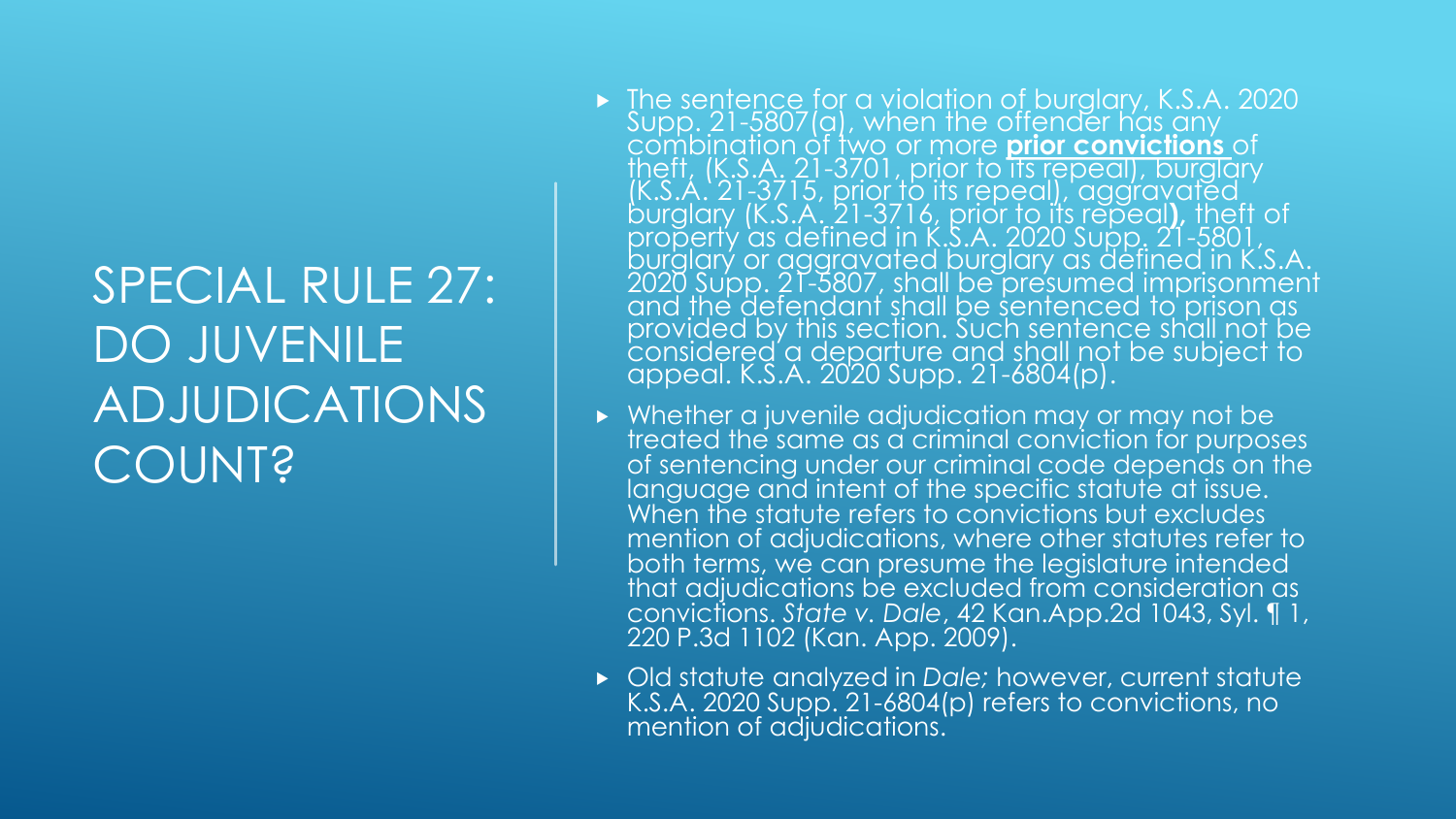#### SPECIAL RULE 27: DO MISDEMEANORS COUNT?

- $\triangleright$  Yes.
- ▶ The sentence for a violation of burglary, K.S.A. 2020 Supp. 21-5807(a), when the offender has any combination of two or more prior convictions of theft, (K.S.A. 21-3701, prior to its repeal), burglary (K.S.A. 21-3715, prior to its repeal), aggravated burglary (K.S.A. 21-3716, prior to its repeal), **theft of property as defined in K.S.A. 2020 Supp. 21-5801**, burglary or aggravated burglary as defined in K.S.A. 2020 Supp. 21-5807, shall be presumed imprisonment and the defendant shall be sentenced to prison as provided by this section. Such sentence shall not be considered a departure and shall not be subject to appeal. K.S.A. 2020 Supp. 21-6804(p).
- ► K.S.A. 2020 Supp. 21-5801 includes misdemeanor theft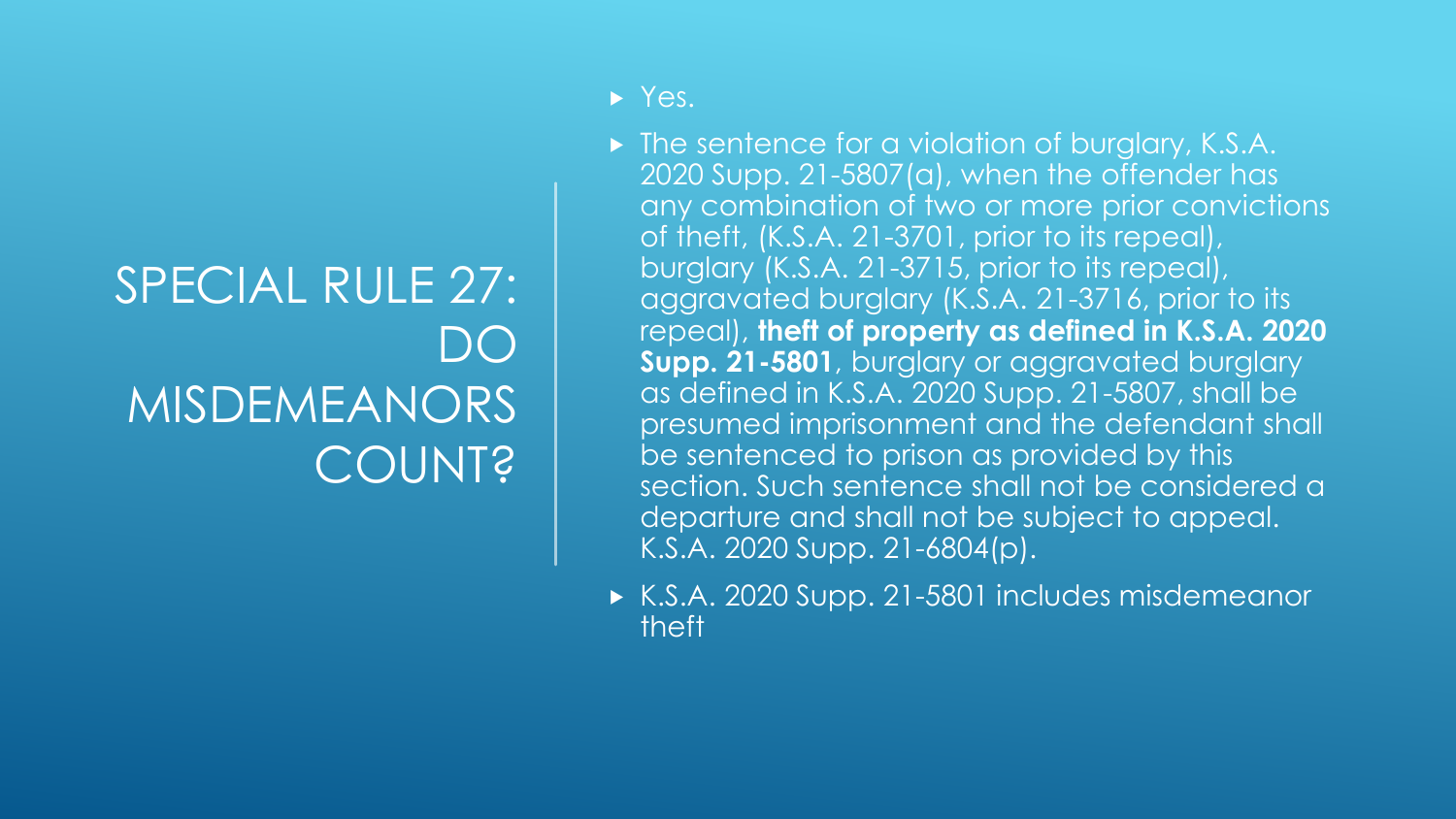WHAT'S THE LENGTH OF MISDEMEANOR PROBATION?

- $K.S.A. 2020 Supp. 21-6608(a)$
- ▶ 2 years maximum
	- **DE subject to renewal and extension** for additional fixed periods of two years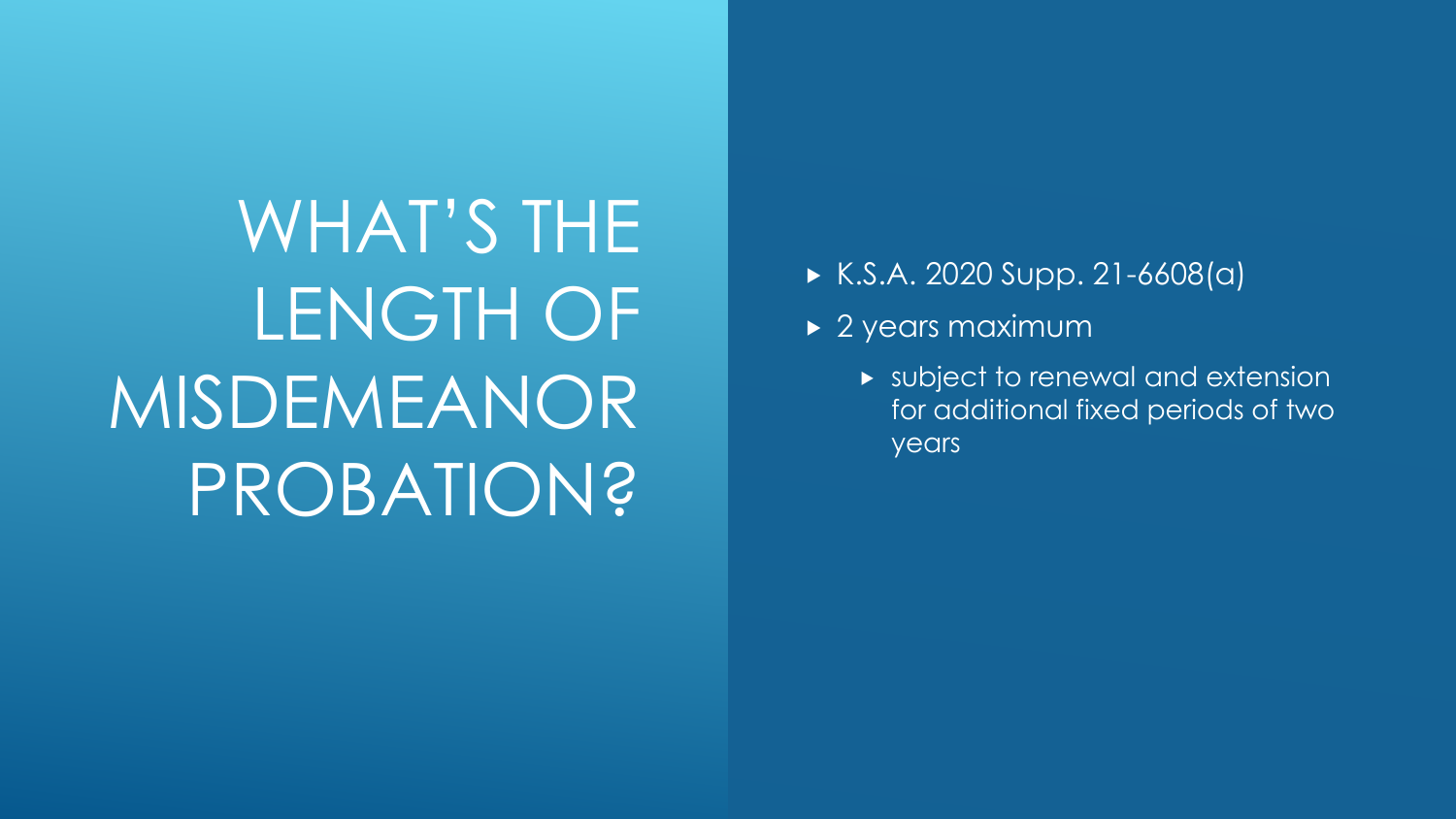# PRIOR **CONVICTION** OF CRIMINAL THREAT

- ▶ The Kansas Supreme Court found that the provision in the Kansas criminal threat statute, K.S.A. 2018 Supp. 21-5415(a)(1), that allows for a criminal conviction if a person makes a threat in reckless disregard of causing fear is unconstitutionally overbroad. See *State v. Boettger*, 310 Kan. 800, 801, 450 P.3d 805 (Kan. 2019).
- ► KSSC's belief is that if it can be proven a defendant was convicted of intentional criminal threat, the conviction will count. If it cannot be proven whether a defendant was convicted of reckless or intentional, it cannot be counted.
- $\blacktriangleright$  How can this be proven?
- Case by case basis
- $\blacktriangleright$  Issue when jury instructed on both intentional and reckless criminal threat and when the state's argument included both versions. See *State v. Lindemuth*, 470 P.3d 1279 (Kan. August 28, 2020) and *State v. Johnson*, 310 Kan. 835, 450 P.3d 790 (2019).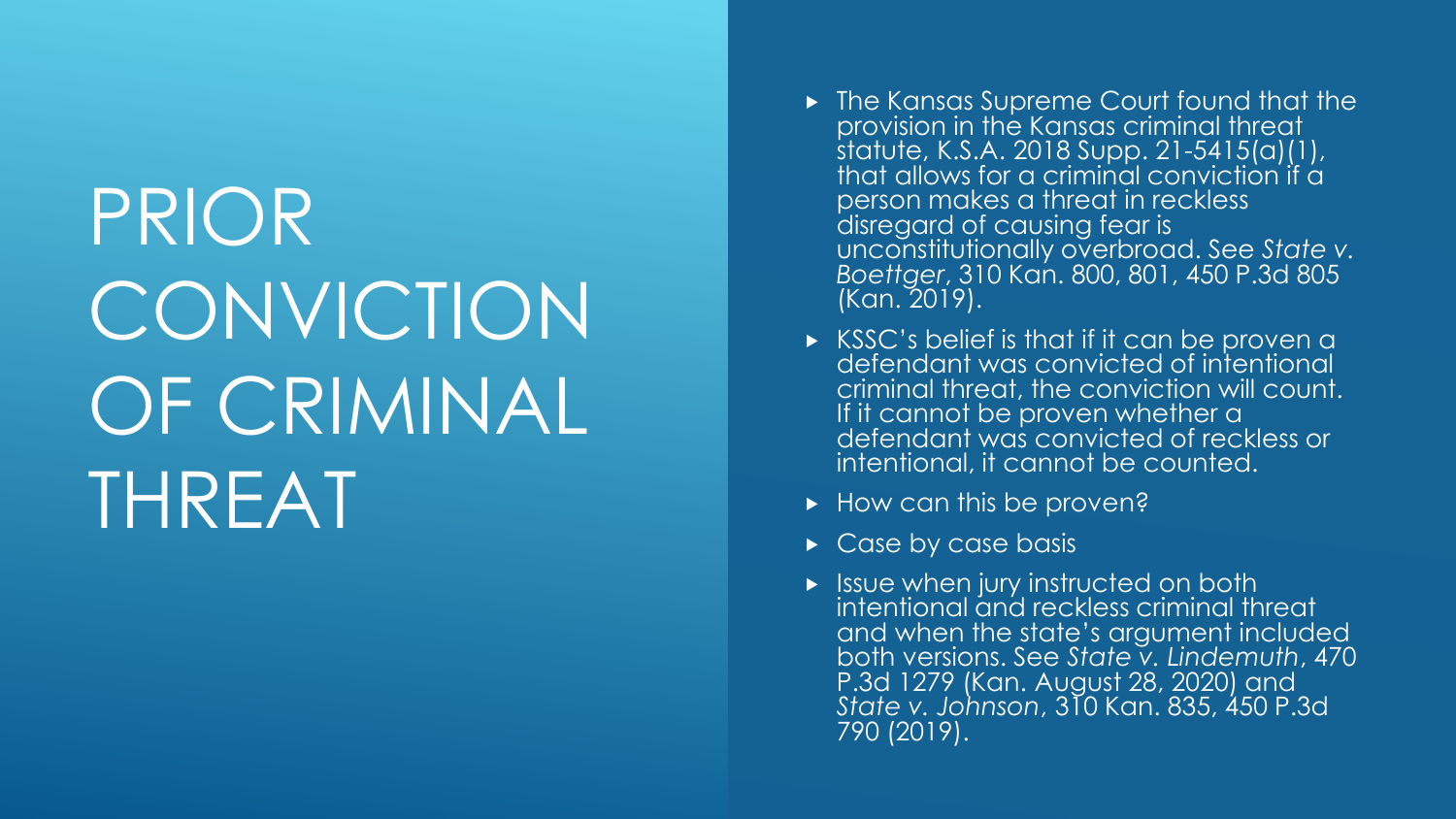Although this court can take judicial notice of the original complaint in Barton County case No. 83JV61, we observe that this evidence alone does not necessarily resolve whether Rankin's juvenile adjudication for terroristic threat was based on the intentional or reckless version of the statute; the original complaint may have been amended later in the proceedings. Rankin should receive a full hearing in district court to resolve the issue. At such a hearing the district court should consider all available records in case No. 83JV61 including the original and any amended charging documents, any plea agreements, transcripts of plea colloquies, findings of fact and conclusions of law from a bench trial, and the journal entry of adjudication. See *Obregon*, 309 Kan. at 1274 (addressing documents the district court may consider in applying modified categorical approach to determine a defendant's criminal history). *State v. Rankin*, No. 122,818, 2021 WL 1704407 at \*3 (Kan. App. April 30, 2021).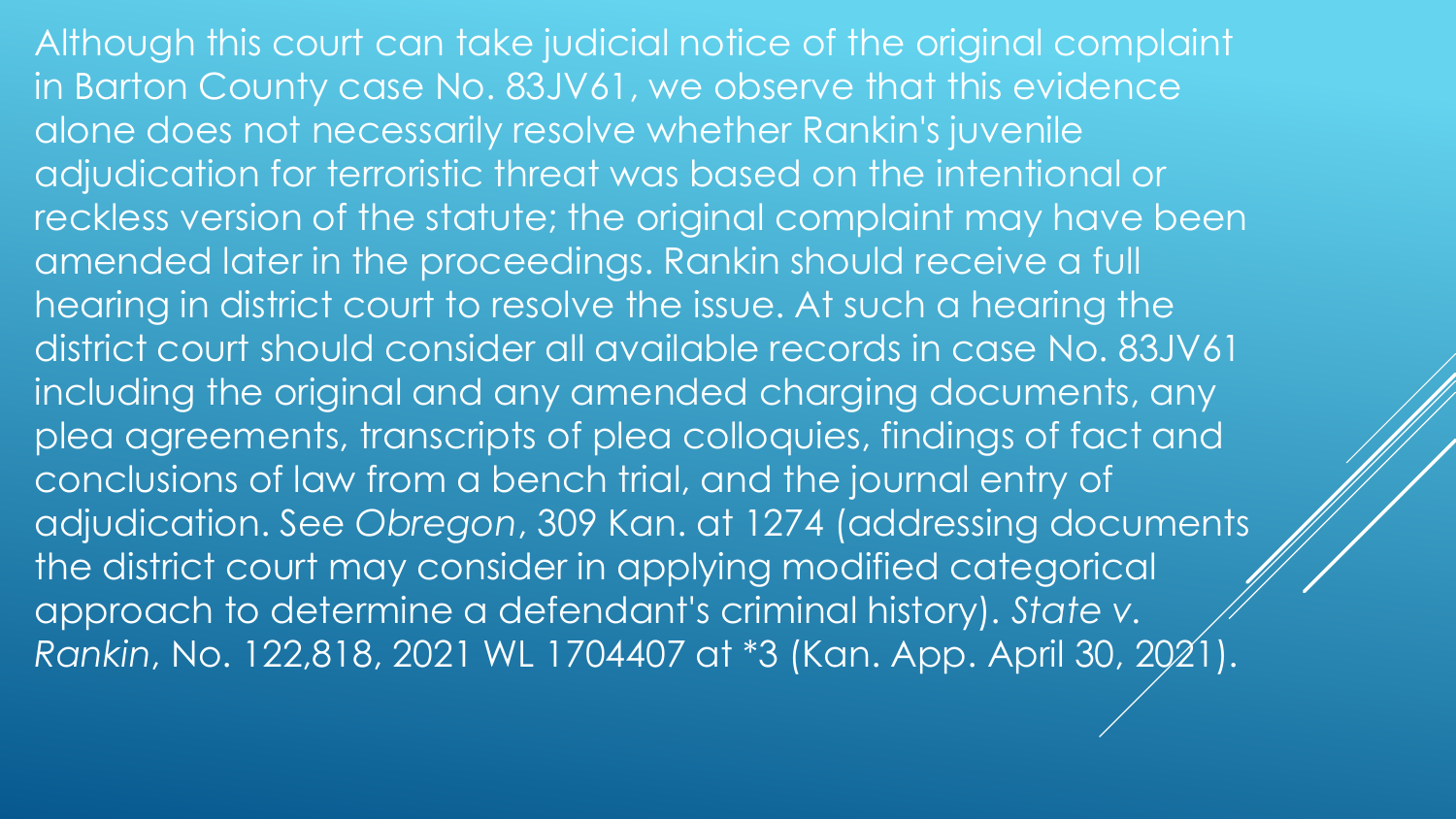- A defendant was convicted of 21-5413(b)(3) or (b)(4), Aggravated Battery by DUI and Special Rule 44 was applied making his first DUI, a non-person felony and every other DUI a person felony. The defendant has numerous previous DUIs so applying the rule made him a Criminal History A.
- Does the change in criminal history only apply for this case? Meaning if, in the future, he commits a new felony like Criminal Damage for example, does his criminal history score remain an A and do all the DUIs remain person felonies?

#### SPECIAL RULE 44 ONLY APPLIES TO THE **CURRENT CRIME OF CONVICTION**. SEE K.S.A. 2020 SUPP. 21-6811(C)(3).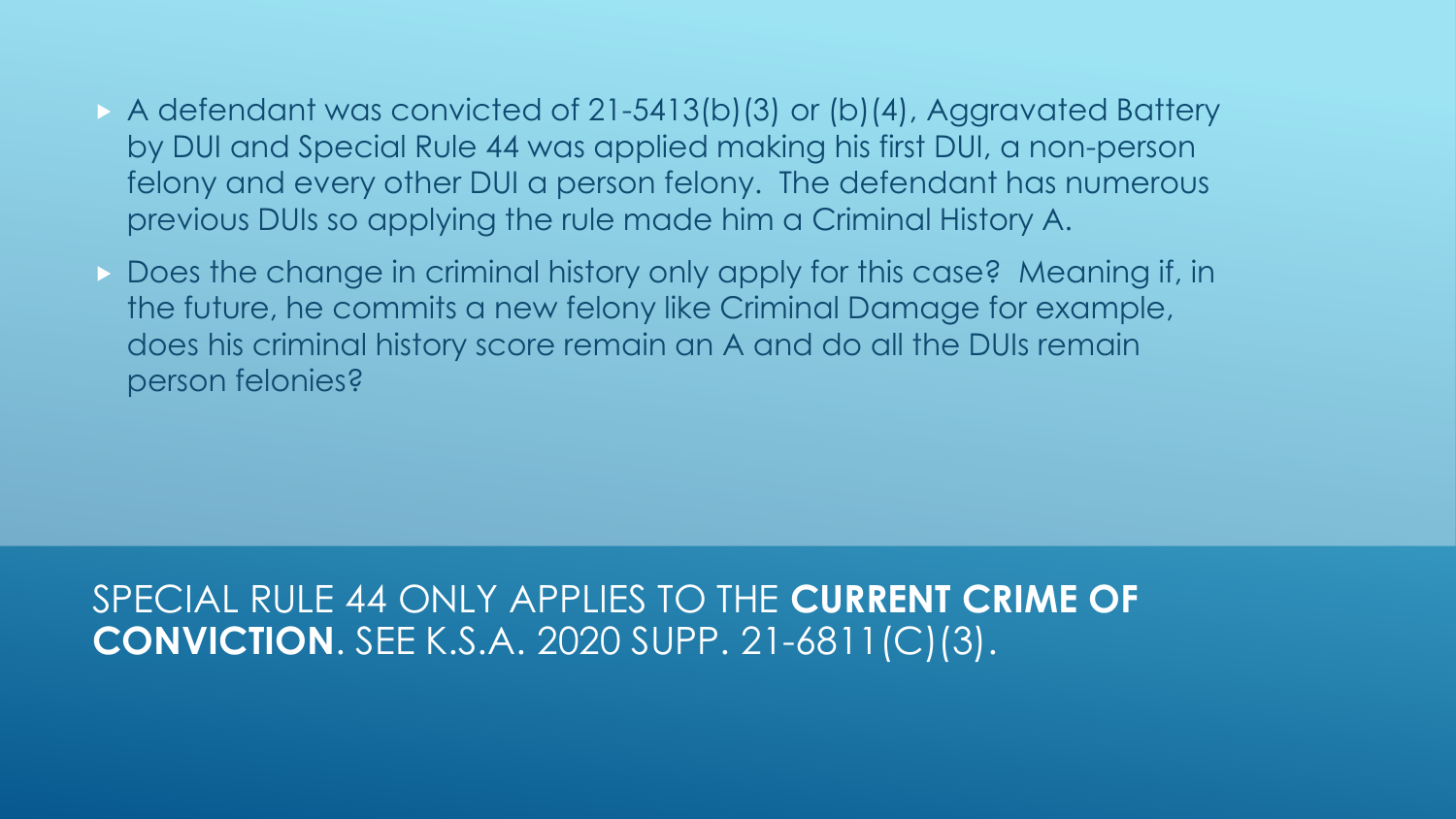IF THERE IS A DEADLY WEAPON IN THE CHARGE, DOES KORA AUTOMATICALLY APPLY?

- ► K.S.A. 2020 Supp. 22-(e)(2) "Violent offender" includes any person who….on or after July 1, 2006, is convicted of any person felony and **the court makes a finding on the record** that a deadly weapon was used in the commission of such person felony;
- **Defendant robbed a Dollar General store using a Taser.** District Court found that a dangerous weapon was used; defendant required to register as violent offender
- **Follow Figure 1** The Kansas Supreme Court ruled that a Taser used by the defendant in an aggravated robbery is a deadly weapon for purposes of the Kansas Offender Registration Act (KORA). See *State v. Carter*, 311 Kan. 206, 213, 459 P.3d 186 (2020). Although the district judge made an oral finding that there was a "dangerous weapon involved", instead of the finding required by statute, the Court found that indicating a deadly weapon was used in the commission of the crime on the journal entry was enough to satisfy the requirement for KORA. See *id*. at 3.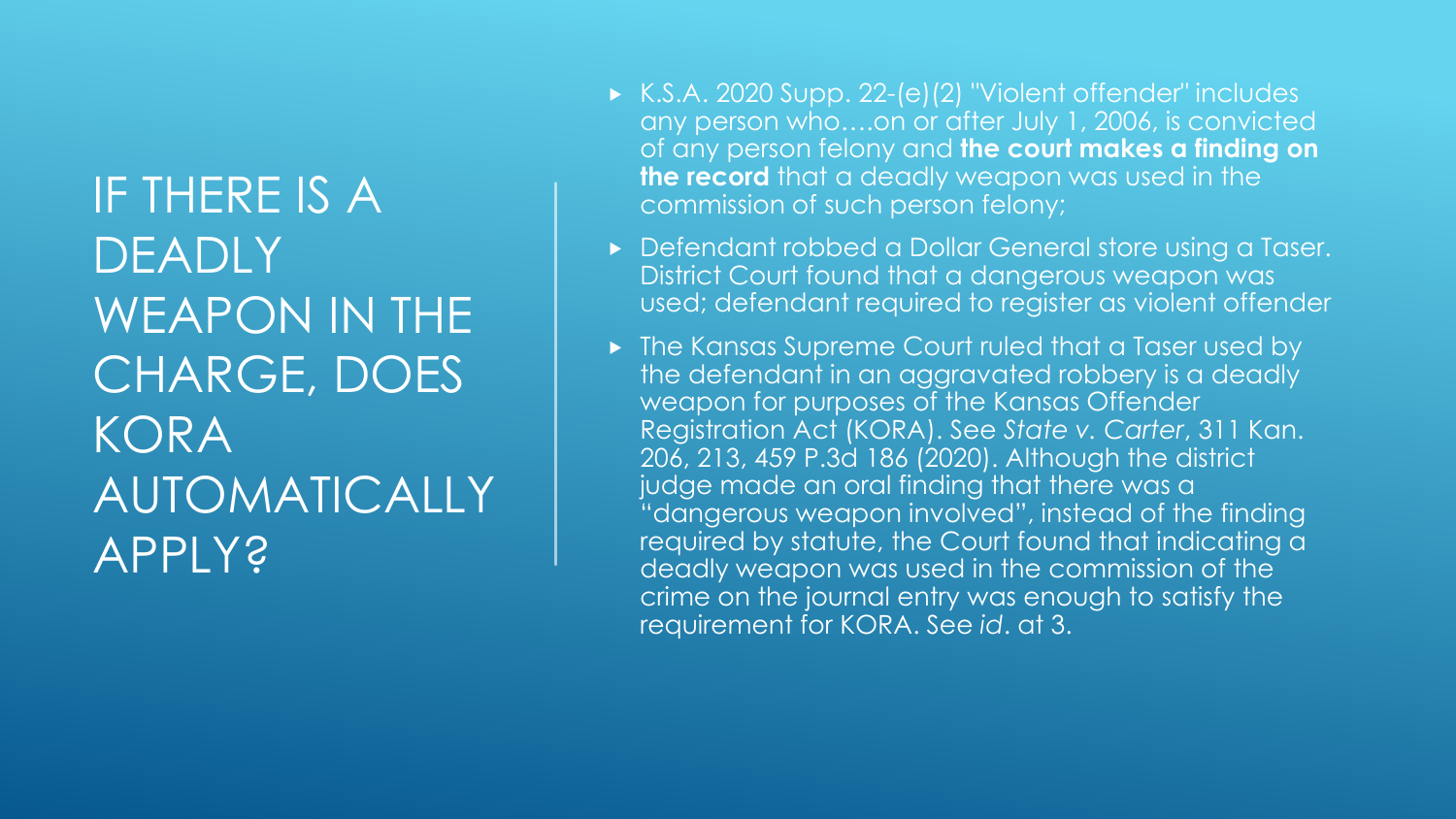**Sentencing Commission** 

#### 2003 SB 123 ELIGIBILITY (K.S.A. 21-6824) AS OF JULY 1, 2020



*Nothing prohibits evaluation and treatment for any person that does not qualify for SB123*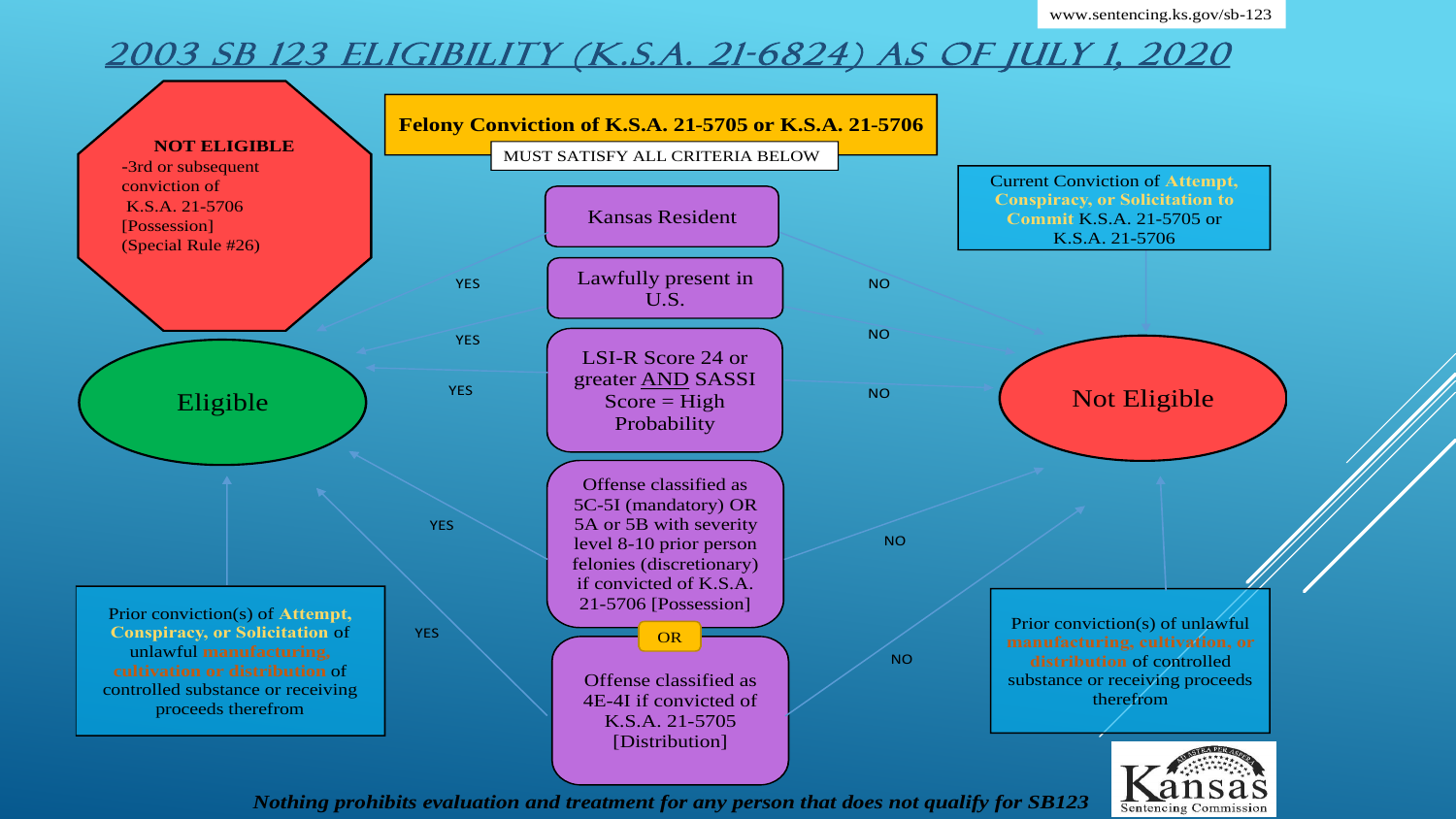SHOULD A RECENT MARIJUANA **CONVICTION** SPECIFIED AS A "1ST CONVICTION" BE UNSCORED EVEN IF THEY HAVE A PREVIOUS MJ **CONVICTION?** 

- $K.S.A. 2020 Supp. 21-5706(c)(3)$
- (3)If the substance involved is marijuana, as designated in K.S.A. 65-4105(d), and amendments thereto, or tetrahydrocannabinols, as designated in K.S.A. 65-4105(h), and amendments thereto, violation of subsection (b) is a:
- (A)Class B nonperson misdemeanor, except as provided in subparagraphs (B) and (C);
- (B)class A nonperson misdemeanor if that person has **a prior conviction** under such subsection, under K.S.A. 65- 4162, prior to its repeal, under a substantially similar offense from another jurisdiction, or under any city ordinance or county resolution for a substantially similar offense; and
- (C)drug severity level 5 felony if that person has **two or more** prior convictions under such subsection, under K.S.A. 65-4162, prior to its repeal, under a substantially similar offense from another jurisdiction, or under any city ordinance or county resolution for a substantially similar offense.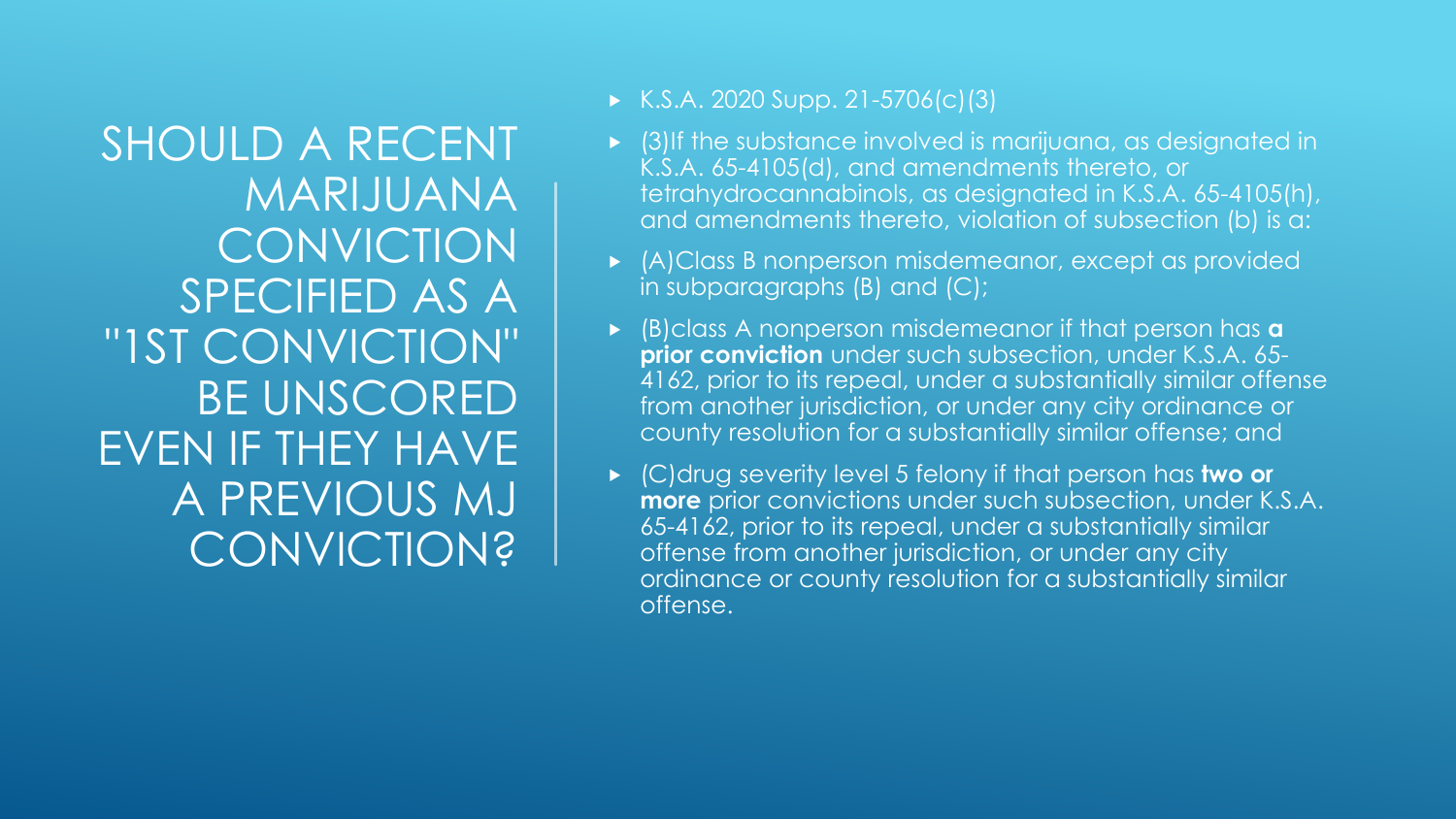**JUVENILE** "DECAY" PROVISION

#### **JUVENILE ADJUDICATIONS**

A juvenile adjudication will decay if the current crime of conviction is committed after the offender reaches the age of 25 **and the juvenile adjudication is for an offense:**

- A) Committed before July 1, 1993, which would have been a class D or E felony, if committed by an adult;
- (B) committed on or after July 1, 1993, which would be a **nondrug severity level 5 through 10 felony**, **a nongrid felony or any drug felony**, if committed by an adult; or
- **EX (C)** which would be a **misdemeanor**, if committed by an adult.

**See K.S.A. 2019 Supp. 21-6810(d)(4)**

**Note: Out-of-state juvenile adjudications will be treated as juvenile adjudications in Kansas for criminal history purposes. K.S.A. 2019 Supp. 21-6811(f).**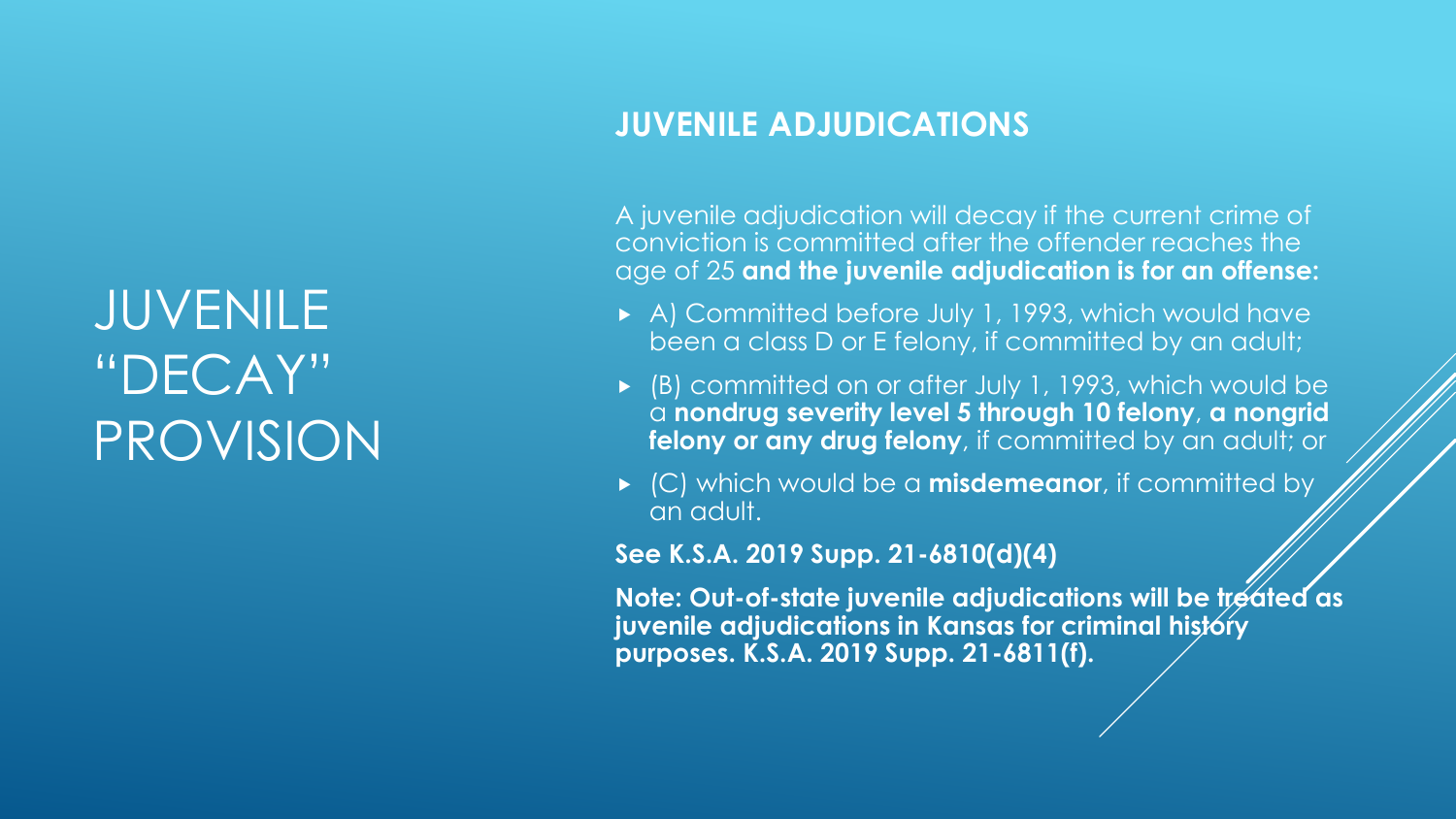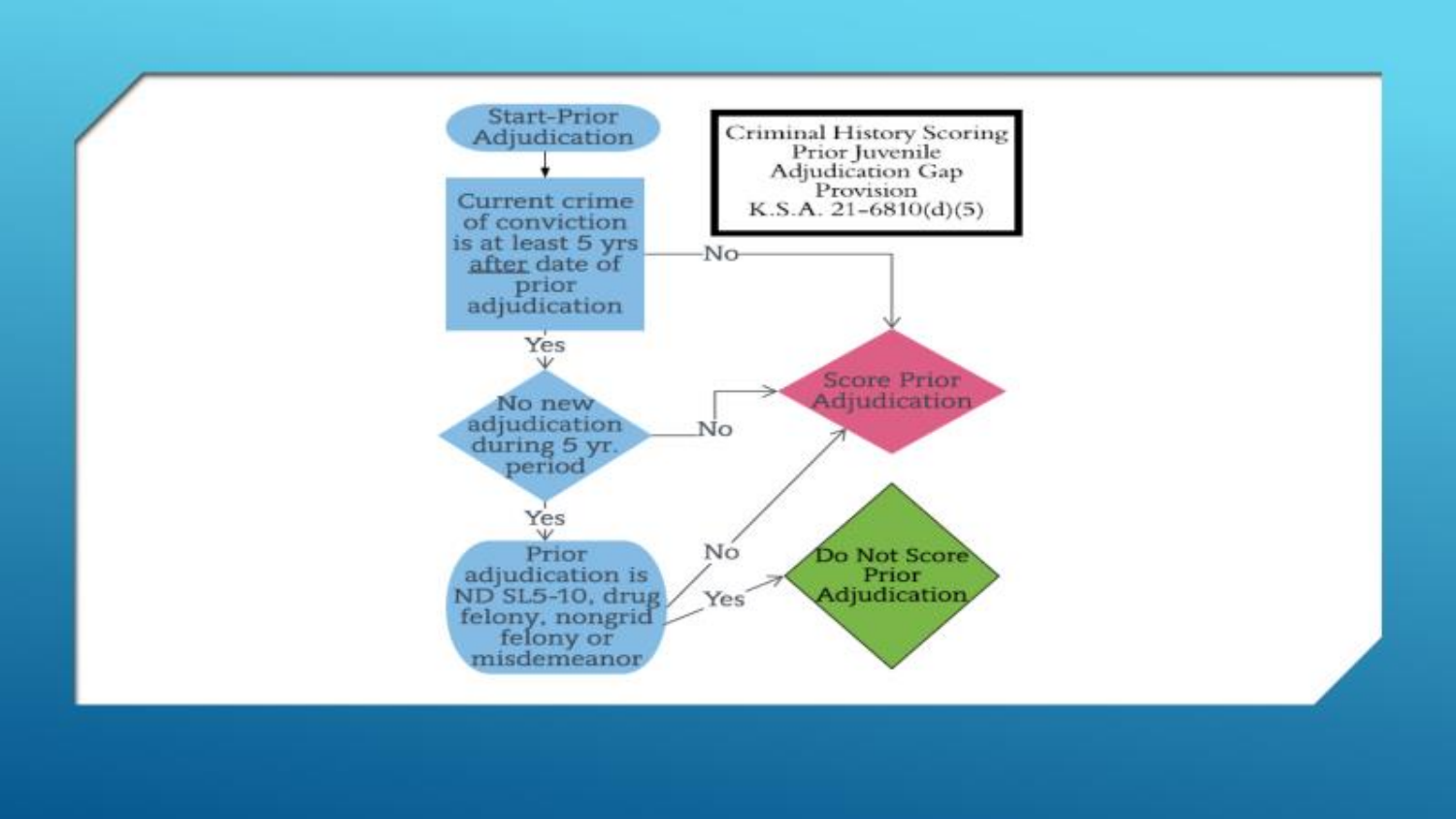PLACEMENT WITH **COMMUNITY** CORRECTIONS: WHAT WOULD BE AN EXAMPLE OF WHEN "SPECIAL RULES APPLY" SHOULD BE CHECKED?

In this section, the individual preparing the PSI should indicate that individual's professional recommendation to the sentencing court on a nonprison placement. In all cases, the individual preparing the PSI should mark **all applicable boxes for criteria that qualify the offender for placement in a Community Corrections program**, even if the individual completing the PSI does not recommend a Community Corrections placement."

 $\blacktriangleright$  Page 5, #6 on the PSI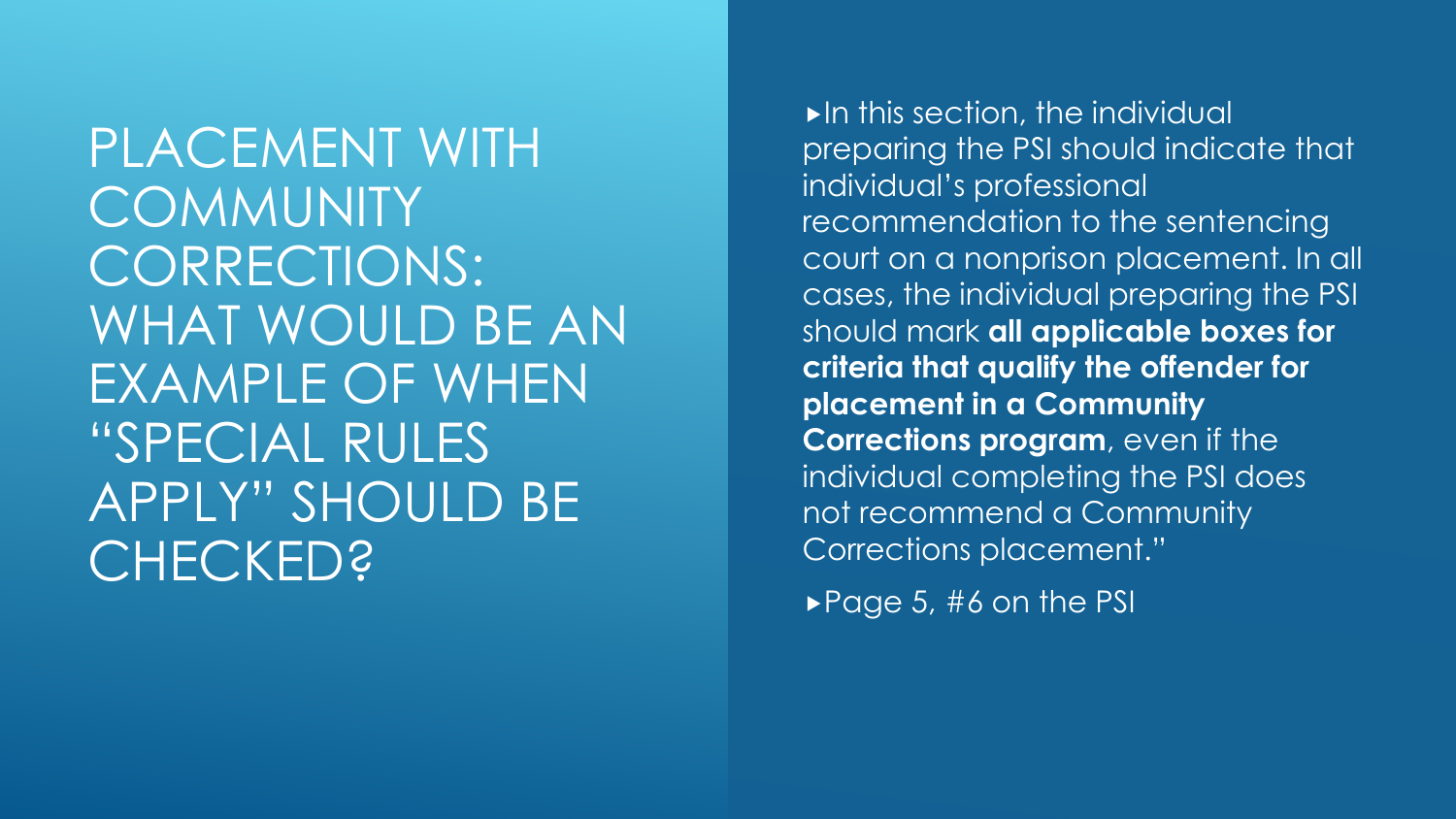

## REMINDERS FROM THE RESEARCH DEPARTMENT